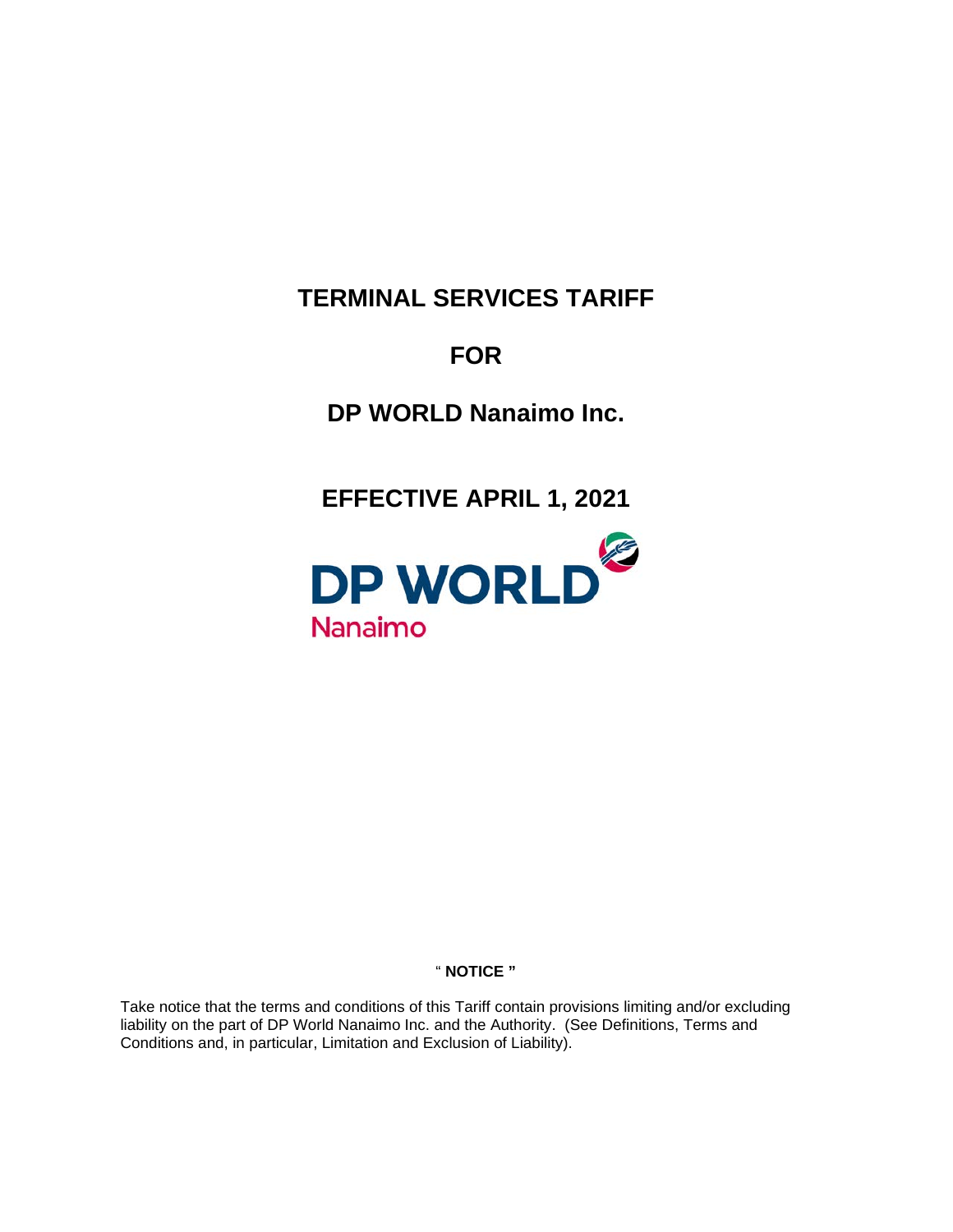# **TABLE OF CONTENTS**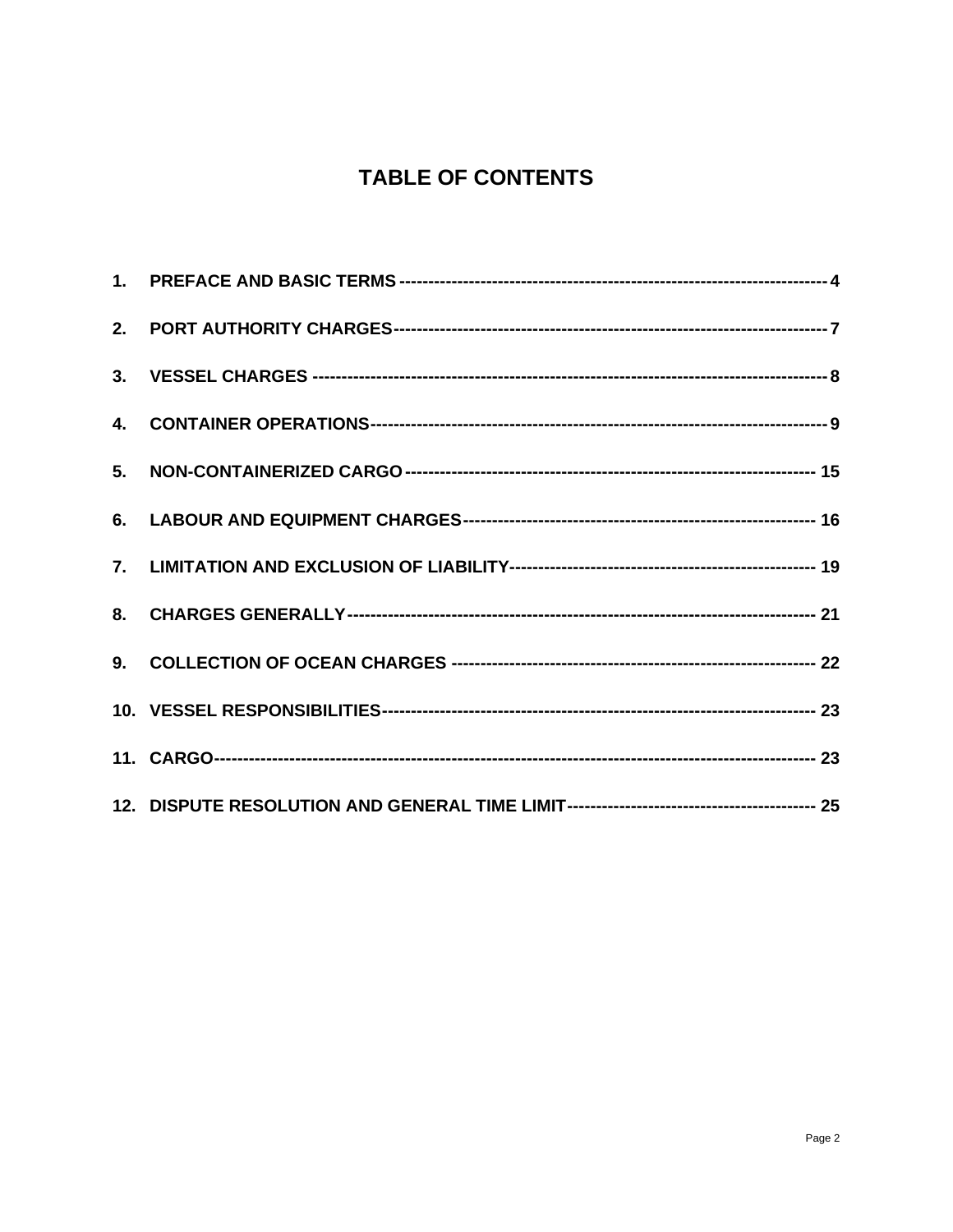# **COMPANY INFORMATION**

| <b>Hours of Operations:</b> | <b>Regular Office Hours</b>                       | 0800 to 1630 Monday to Friday,<br>excluding Public Holidays |
|-----------------------------|---------------------------------------------------|-------------------------------------------------------------|
|                             | <b>Terminal Operations</b>                        | 24 hours per day, 7 days a week                             |
| <b>Telephone Numbers:</b>   | Main Office:                                      | (250) 722-2290                                              |
| <b>Address:</b>             | 750 Jackson Road<br>Nanaimo, BC V9X 1J2<br>Canada |                                                             |
| <b>Website:</b>             | www.dpworld.ca                                    |                                                             |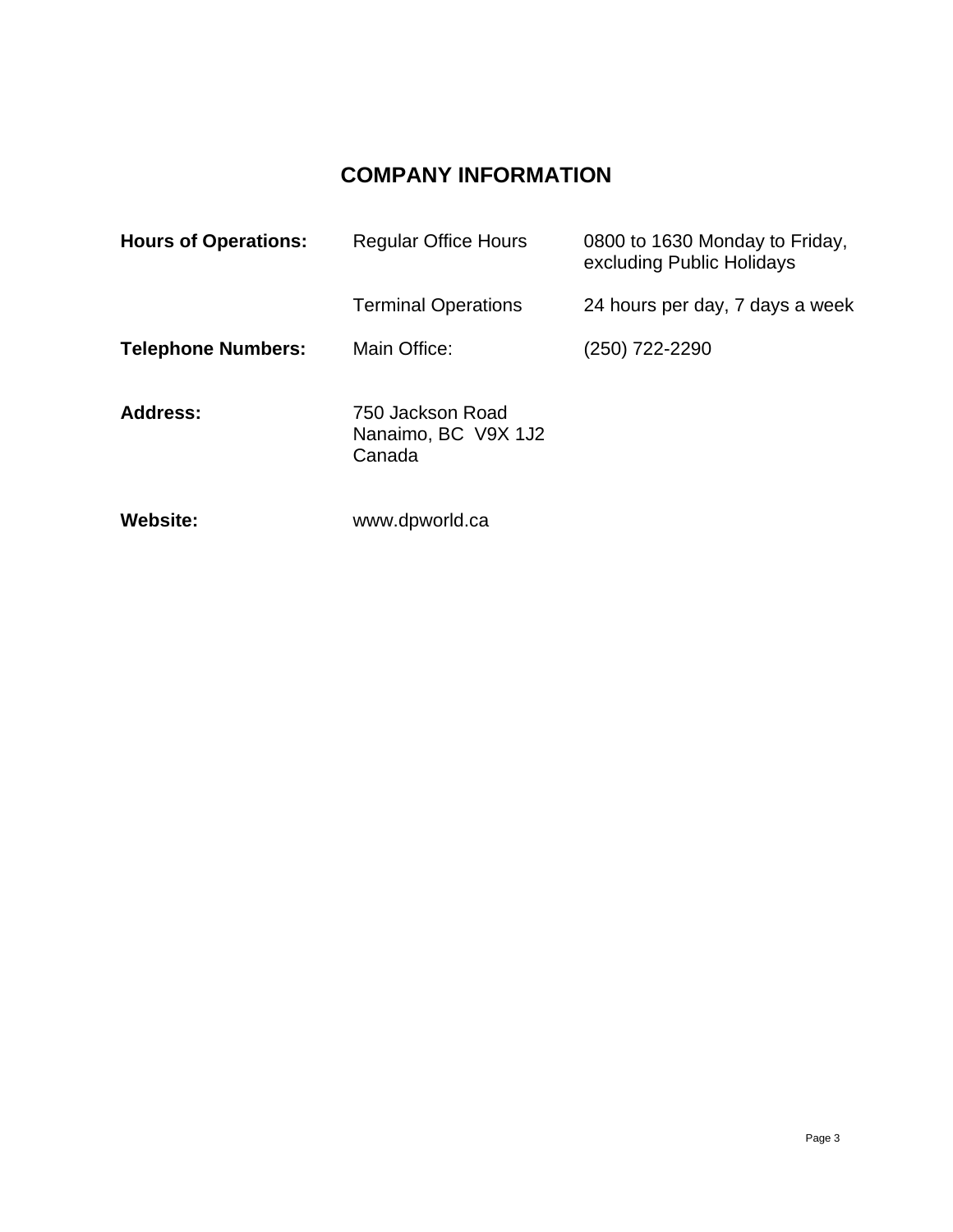# <span id="page-3-0"></span>**1. PREFACE AND BASIC TERMS**

# *Short Title*

This Tariff may be cited as the "Terminal Services Tariff," and is generally referred to as the "Tariff."

# *Publication*

This Tariff is published by DPWN with the approval of the Authority, where such approval is required.

# *Effective Date and Changes*

This Tariff shall be subject to change without specific notice and such changes will be effective from such other date specified in the notice.

# *Scope of Tariff*

This Tariff and all rates, charges, terms, conditions, rules and regulations contained herein shall apply the container and related marine operations at Terminal Areas ("**Terminal Services**" ). The Terminal Areas are owned by the Authority and operated by DPWN .

DPWN provides the Terminal Services to the Users, subject to the terms, conditions, rules, regulations and definitions of this Tariff, which shall govern the relationship between DPWN and such Users.

# *Notice to Public*

This Tariff is notice that the rates, charges, terms, conditions, exclusions from liability, limitations, rules, regulations and definitions contained herein apply to all Users of any of the services described herein, or any of the property described herein without specific notice, quotation or prior arrangement. Where there is a direct conflict between this Tariff and the Authority Terminal Services Tariff, the Authority Terminal Services Tariff shall apply but only to the extent of such conflict.

The Authority provides berthage at the Terminal Areas, subject to all of the terms and conditions of the Authority Fee Document. The use of any of the Services, the terminals, docks, wharves, and facilities at the Terminal Areas shall be deemed complete acceptance of this Tariff and the Authority Fee Document and any revisions or supplements thereto.

DPWN reserves the right to furnish all equipment, supplies and materials and to perform all services in connection with the Services.

# *Limitations and Exclusion of Liability*

Take notice that the terms and conditions of this Tariff contain provisions limiting, and/or excluding liability on the part of DPWN, the Authority their respective affiliates and others.

# *Charges*

Charges for Services shall not exceed the rates published in this Tariff. All charges quoted herein are in Canadian dollars and based on performing the work during Straight Time operating periods.

# **1.1 DEFINITIONS**

In this Tariff:

**Abandoned Cargo** - means any Cargo that is under DPWN's control due to not having been withdrawn from the Terminal by a User or Vessel Owner, as applicable, thirty (30) days after the expiration of any applicable Free Time or the Cargo Owner has confirmed in writing that they have abandoned the Cargo.

**Authority** – means the Nanaimo Port Authority and its office is located at 100 Port Drive, Nanaimo, BC, V9R 5K4, Canada.

**Authority Fee Document** – means the fee document in the Authority's standard public fee document, as amended, revoked, replaced or otherwise altered from time to time.

**Authority Property** – those facilities which are owned, administered or operated by the Authority and to which both this Tariff and the Authority Terminal Services Tariff applies.

**Authority Terminal Services Tariff** - means the Nanaimo Port Authority Terminal Services Tariff published on May 1, 2017 and subject to change as published by the Nanaimo Port Authority at the time of service.

**BCMEA** - the British Columbia Maritime Employers Association.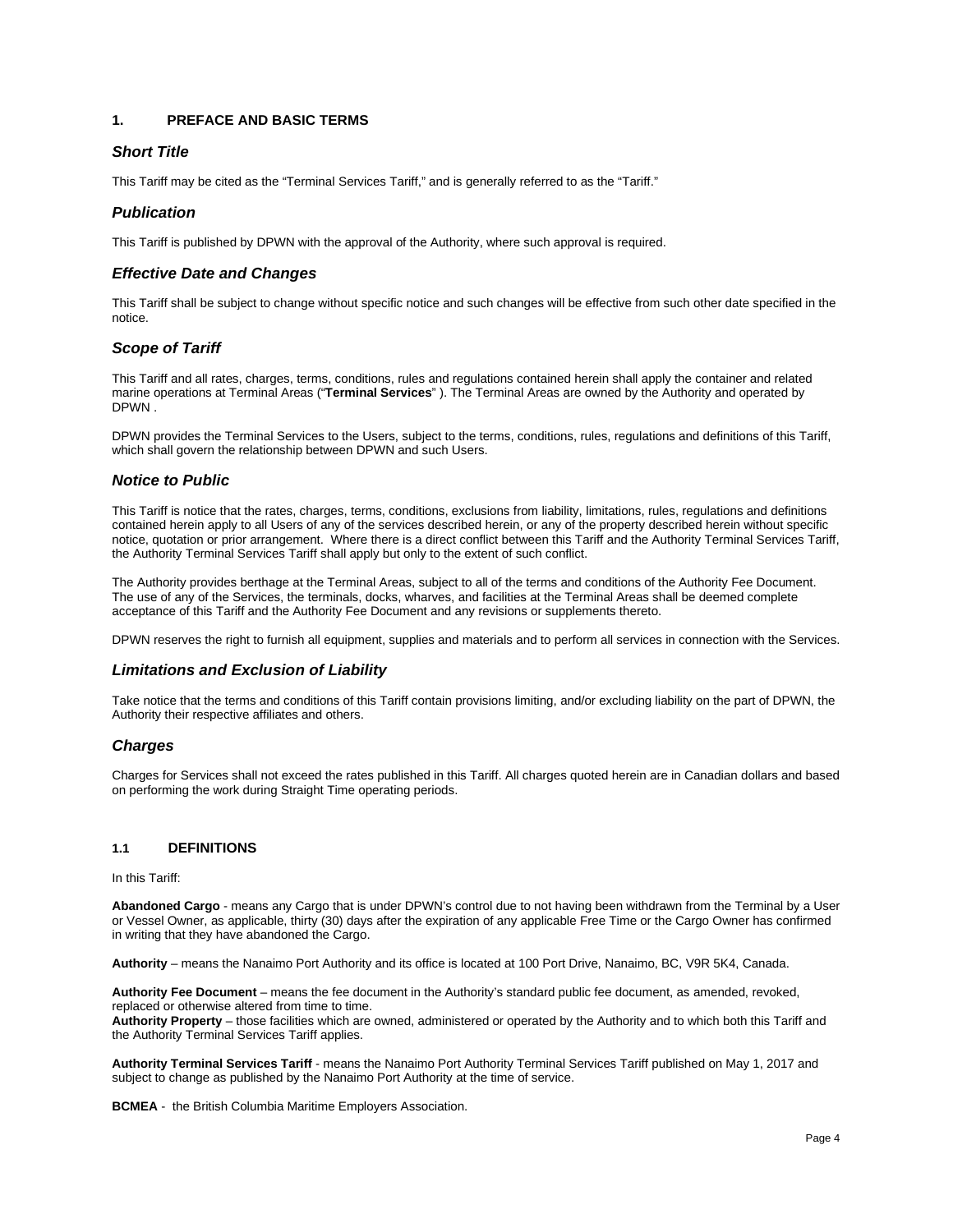**BCMEA Assessment** - any charges assessed by the BCMEA for services provided at, in conjunction with, or use of, the Terminals, however calculated.

**Bill of Lading** - means the bill of lading, waybill or similar document issued by the Vessel Owner to distinguish a single Shipment of Cargo carried by a Vessel.

**Non-Containerized Cargo** - means Cargo which transits or is handled at the Terminal including unitized Cargo, unpackaged or packaged Cargo of any kind but not including Cargo stowed in Containers.

**Cargo** – means goods, personal property, effects, and movables of any kind, including packaged goods whether or not stowed in a Container.

**Cargo Owner** –includes the actual owner, shipper, consignee, receiver, or bailee of the Cargo

**CBSA** – means the Canada Border Services Agency established pursuant to the Canada Border Services Agency Act, S.C. 2005, c. 38.

**Collective Agreement** – means an agreement in writing between an employer and an organization of employees that concerns conditions of employment.

**Containerized Cargo** - means all Non-Containerized Cargo that is in a Container, the Container in which such goods are stowed and all empty Containers.

**Container** – means a container without wheels or chassis that is rigid, reusable, capable of being mounted or dismounted, and that is used by Ocean Carriers for the transportation of goods on board Vessels, that conforms to ISO dimensional standards and includes a container that is insulated, refrigerated or dry Cargo, or described as flat rack, vehicle rack, liquid tank or open top.

**Container Crane** – means a crane used in loading or discharging Containers from a Vessel at the Terminal and./or Terminal Areas.

**Container Storage Area** – means an area of open space provided for storing Containers (usually in idle status).

**Container Yard** – means a place designated within the Terminal Areas where Containers, which are in transit between Vessels, Barge, Inland Carriers or CFS, are temporarily held or assembled.

**DPWN** – means DP World Nanaimo Inc., a corporation pursuant to the Provincial laws of British Columbia, (Inc. No. BC1272425) having an office at 750 Jackson Road, Nanaimo, BC V9X 1J2, Canada

**Domestic Reposition (DRP) –** Use of a DPWN Customer's Ocean Carrier container to ship domestic cargo to Vancouver Island and making the empty container available to the Terminal Areas for import, export or domestic cargo.

**Effective Date** - has the meaning set forth in Section 1 (Preface and Basic Terms).

**Export** - means the movement of Cargo from an Inland Carrier to a place of rest at the Terminal and its subsequent transfer onto a Vessel.

**Free Time** – means a period of time during which goods may be left on Authority Property without demurrage charges being incurred either before loading on or after unloading from a Vessel .

**Hazardous Cargo** - means any Cargo, goods, substance or material that is listed, defined or otherwise designated as (a) "hazardous", "noxious" or "dangerous" under any applicable laws or international convention or standard including, without limitation, the International Maritime Dangerous Goods Code or the Hazardous and Noxious Substances Convention as defined in the *Marine Liability Act* (b) any chemical; (c) any hydrocarbons, petroleum, petroleum products or waste; (d) any metabolite or chemical breakdown product or derivative or component part of substances identified above; and (e) any other chemical, substance or waste, that is regulated by, or may form the basis of liability under, any applicable laws.

**Import** - means the movement of Cargo from a Vessel to a place of rest at the Terminal, and its subsequent transfer to an Inland Carrier.

**Inland Carrier** – means railroad, truck line, cartage company, private carrier or inland waterway carrier including barges and scows, that receives or delivers Cargo, Containers or any other goods by rail car, chassis, other vehicle or inland waterway craft, but does not include DPWN's Vessel.

**Non-Containerized Cargo** – means all goods, personal property, effects, movables, bulk cargo, Breakbulk Cargo, unitized cargo, loose cargo, not presented at the Terminal in a Container.

**Ocean Carrier** – refers to a Vessel Owner, their agent, employee, operator or charterer

**OOG** – means out of gauge and in respect of a Container means it does not conform to ISO dimensional standards.

**Overtime** – means hours of work performed in premium pay periods as defined in a Collective Agreement.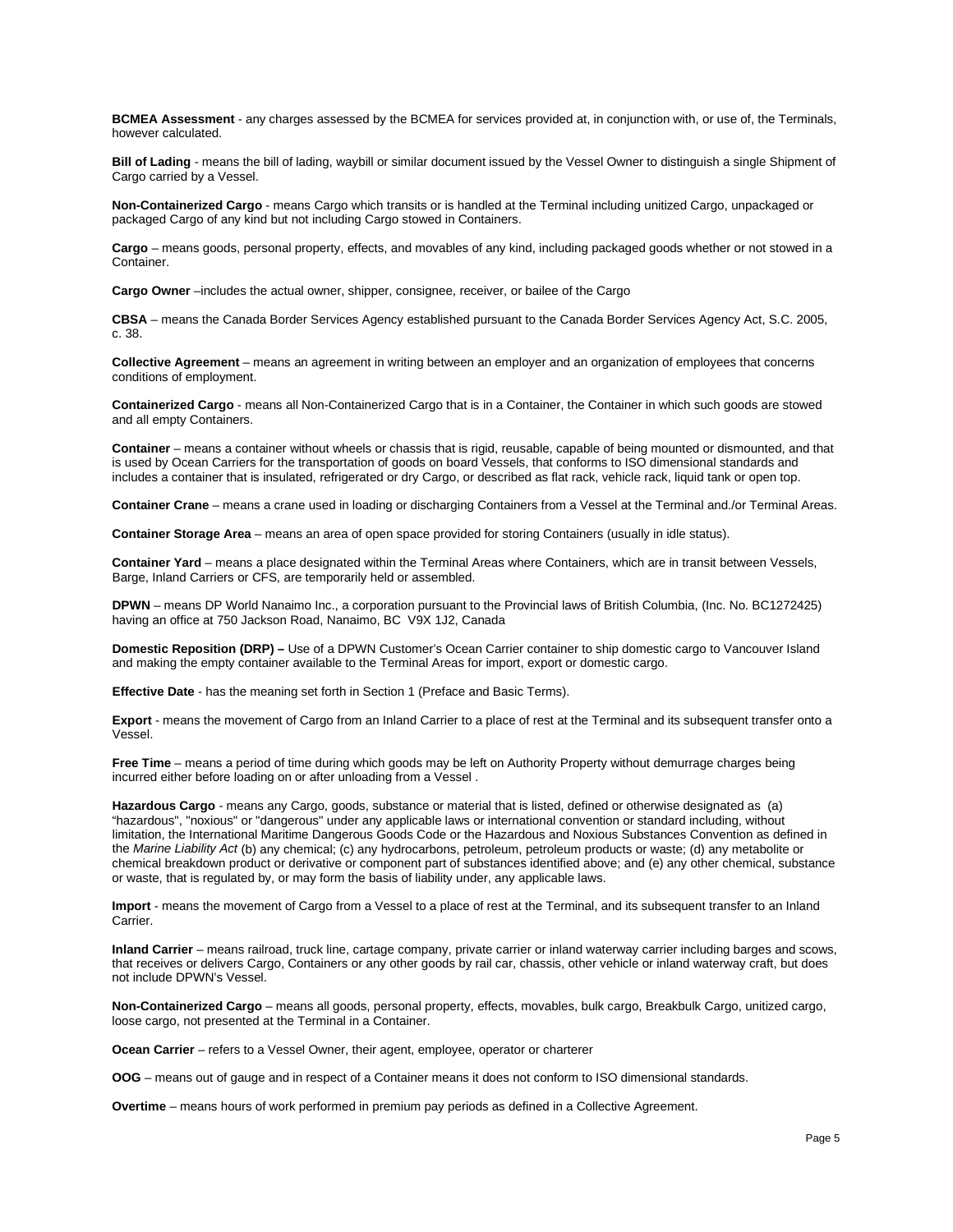**Shipment** – means a quantity of goods tendered at one time for transport from one point of origin to one point of destination.

**Straight Time** – means the hours of work defined in a Collective Agreement as regular straight time hours.

**Terminal Areas** – means those portions of the maritime port terminal at the Duke Point Terminal, Port of Nanaimo, British Columbia and (i) Authority Property; (ii) such other terminal areas, docks and facilities within the Port of Nanaimo which are owned by the Authority at the date of this Tariff or (iii) such other areas which are mutually agreed in writing from time to time between the Authority and DPWN to be added to this Tariff**.**

**Terminal Services** - has the meaning set forth in Section 1 (Preference and Basic Terms) of this Agreement.

**Tonne** - unless otherwise specified, all "Tonnes" shall be regarded as freight tonnes and shall be determined by a weight Tonne of one thousand (1,000) kilograms or a measurement of one (1) cubic meter, whichever is greater.

**Transshipment** - means to transfer Cargo from one Vessel to another for further transportation to another terminal with said transfer occurring completely at the Terminal, in the case of laden Containerized Cargo, without the Containerized Cargo being destuffed or altered in form or composition.

**User –** includes any person, legal personal representative, corporation, body corporate, firm, partnership or business, whether incorporated or not, using or requesting any of the services described in this Tariff and any Cargo Owner presenting or delivering Cargo either personally or through an agent to DPWN for the provision of any of the services described in this Tariff.

**Verified Gross Mass (VGM)** – as defined by the International Maritime Organization (IMO) Regulation 2 of Chapter VI of the International Convention for the Safety of Life at Sea (SOLAS)

**Vessel** – means any motor vessel, steamship, scow, Barge or other watercraft that is presented for berthing other than DPWN's Vessel. Reference to the Vessel includes, without exception, its owner, charterer, agent, operator and employees.

**Vessel Owner** - includes (a) the actual or registered owner, agent, operator, charterer by demise and master of the Vessel; and (b) the agents, employees, operators or charterers of the individuals set forth in sub-clause (a) of this definition.

#### **Abbreviations**

In this Tariff, the following abbreviations are used:

**CY** means Container Yard.

**CFS** means container freight station.

**M** means that the number of Tonnes is calculated by measurement, in cubic meters.

**M/E** means that the charge is based on man-hour rates and charges for equipment rental, as set out in this Tariff.

**N.O.S.** means Cargo not otherwise specified.

**TEU** means a twenty-foot Container or a Container unit that is the equivalent of a twenty-foot Container.

**W** means that the number of Tonnes is calculated by weight, in metric Tonnes.

#### **1.2 CONVERSION FACTORS**

The following conversion factors will be used to convert weight and measurements or other values when needed to apply to the applicable fee(s) contained in this Tariff.

| Metre        | $= 3.2808$ feet                          |
|--------------|------------------------------------------|
| Kilogram     | $= 2.2046$ pounds                        |
| Litre        | $= 0.2200$ gallons (0.2642 U.S. gallons) |
| Metric Tonne | $= 1000.0$ kilograms                     |
|              | $= 2204.6$ pounds                        |
|              | $= 1.1023$ short tons (2000 pounds)      |
|              | $= 0.9842$ long tons (2240 pounds)       |
| Cubic meter  | $= 1000.0$ litres                        |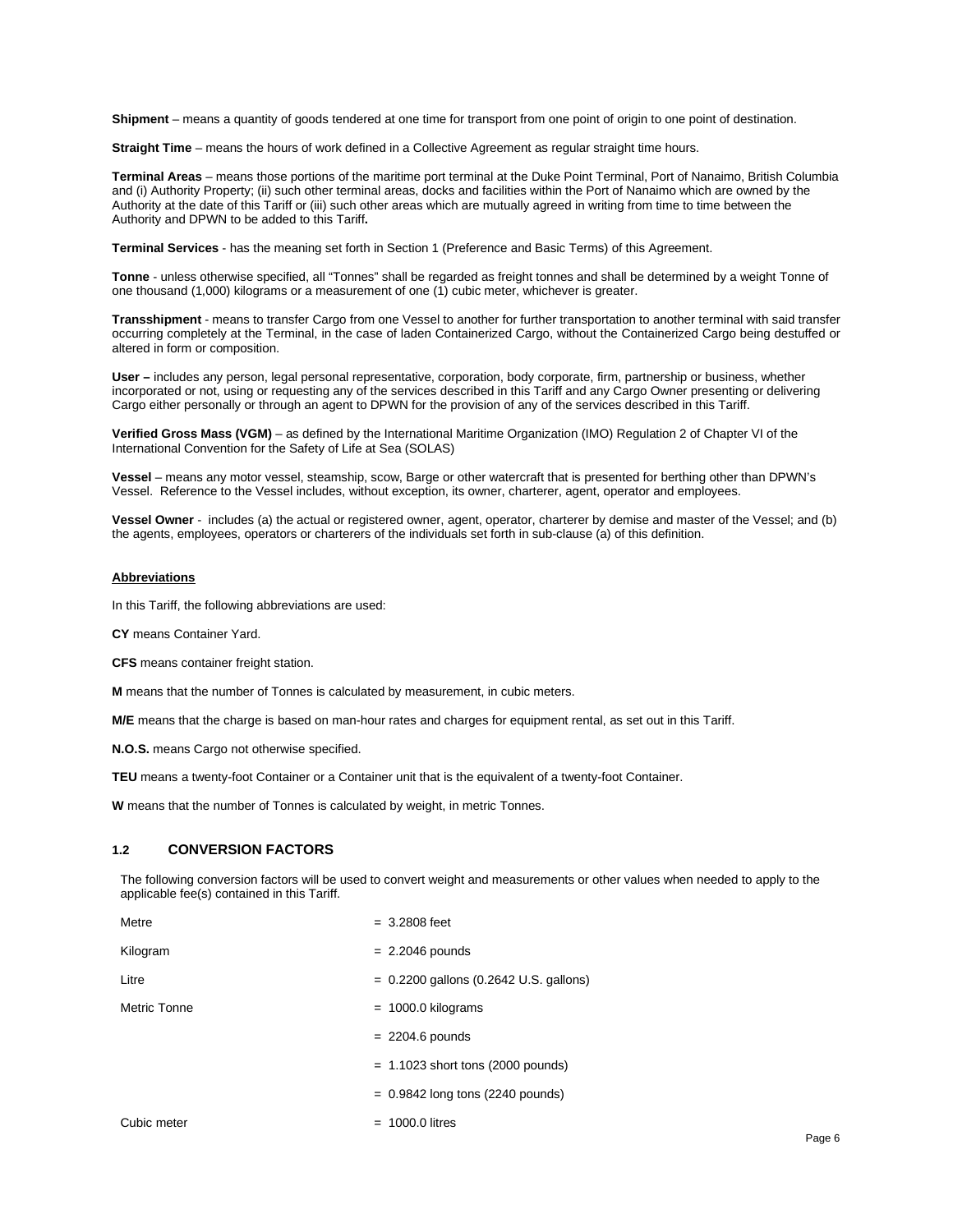|             | $=$ 35.315 cubic feet                                        |
|-------------|--------------------------------------------------------------|
|             | $= 0.8830$ measurement tons (40 cubic feet)                  |
|             | $= 0.4238$ Mfbm (thousands of board feet)                    |
|             | $= 220.0$ gallons (Imperial)                                 |
|             | $= 27.50$ bushels (Imperial)                                 |
|             | $= 6.290$ barrels (42 U.S. gallons)                          |
| MFBM        | $= 1000$ board feet of lumber (12" x 12" x 1")               |
| <b>MSCR</b> | = 1000 board feet of logs, as determined by "Scribner" scale |

# <span id="page-6-0"></span>**2. PORT AUTHORITY CHARGES**

DPWN is responsible for collecting all berthage fees and wharfage fees on behalf of the Authority. As of the Effective Date, the berthage fees and wharfage fees are described in Section 2.1 (Berthage Fees) and Section 2.2 (Wharfage Fees) below, provided, that such fees and terms may be different at the date of service and all such amounts are assessed in accordance with the Authority Port Tariff. Users should confirm all berthage fees and wharfage fees with the Authority. The Authority Port Tariff can be found at the Authority website: https://npa.ca/.

#### 2.1 Berthage Fees

The Authority charges a berthage fee based on physical size (LOA) of Vessel when it utilizes a berth owned by the Authority, as well as the Vessel's length of stay at a berth. The fee also applies to Vessels that are fastened to or tied up alongside any other Vessel occupying a berth.

Berthage is assessed on the registered overall length of the Vessel in meters and will be charged from the time when the first line is made fastened to when the last line is cast off.

| Vessels tied up at an Authority Berth | Unit                    | Rate     |
|---------------------------------------|-------------------------|----------|
| - Per hour, or part thereof           | HR/m                    | \$0.23   |
| - Minimum charge for such Vessels     | per day or part thereof | \$500.00 |

*Note: AS OF THE DATE OF PUBLICATION OF THIS RATE SCHEDULE, the berthage fees imposed by the Authority are determined as set out above. The berthage fees may be different at the date of service – customers should confirm fees with the Authority.*

# 2.2 Wharfage Fees

Wharfage is a fee for cargo, good, and container handling at Port Authority property or under Port Authority jurisdiction. The fee is based on the weight or measurement of the Cargo and is variable by Cargo type and/or commodity. Wharfage fees are intended to help recover investments and costs associated with the provision of Authority infrastructure and services to handle Cargo.

Wharfage applies to the cargo or vessel on all cargo passing or conveyed over, onto, or under wharves or between vessels (to or from barge, lighter, or water), when berthed at wharf or when moored in slip adjacent to wharf. Wharfage is solely the charge for use of the wharf and does not include any other service

# **a. Non-Containerized Cargo**

| Commodity                                     | Unit            | <b>Rate Per unit</b> |
|-----------------------------------------------|-----------------|----------------------|
| Automobiles                                   | Unit            | \$25.00              |
| Breakbulk - Logs                              | MFBM / Scribner | \$3.50               |
| Breakbulk - Lumber                            | <b>MFBM</b>     | \$1.77               |
| Kaolin                                        | Tonne           | \$1.66               |
| Soil/Salt                                     | Tonne           | \$3.00               |
| Bulk – Dry                                    | Tonne           | \$0.85               |
| Bulk - Liquid                                 | Tonne           | \$0.75               |
| All other goods NOS (not otherwise specified) | Tonne           | \$1.87               |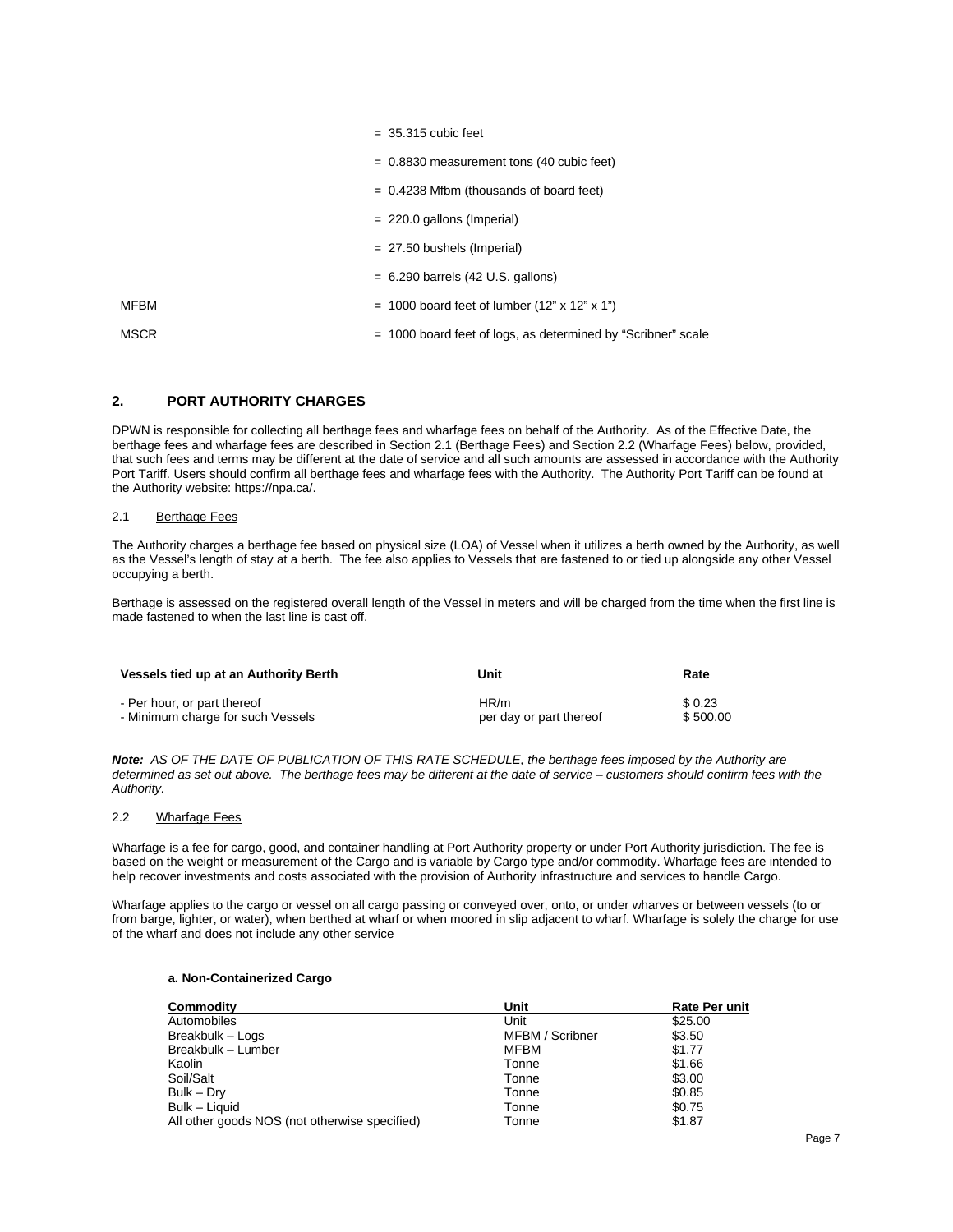\*Wharfage based on tonnes or volume (cubic metre) whichever is greater.

### **b. Containerized Cargo**

| Commodity         | Unit | <b>Rate Per unit</b> |
|-------------------|------|----------------------|
| Direct Call Laden | TEU. | \$40.00              |
| Direct Call Empty | TEU  | \$25.00              |
| Barge Laden       | TEU  | \$31.21              |

#### 2.3 Harbour Dues

The Port Authority charges Harbour Dues to a vessel for each harbour call. Harbour dues are payable on every vessel that enters the harbour at the following rates:

- I. Registered vessels, Gross registered tonnage, per GRT \$0.080<br>II. Unregistered vessels, Gross tonnage as determined by the harb
- II. Unregistered vessels, Gross tonnage as determined by the harbour master, per GRT \$0.080<br>III. Minimum billing charges \$100.00
- Minimum billing charges \$100.00

# <span id="page-7-0"></span>**3. VESSEL CHARGES**

#### 3.1 Handling Vessel Lines

The Vessel charges below are computed on a four hour basis. Where any line calls exceed four hours, the charge for each extra hour or portion thereof, is twenty five percent (25%) of the published charge.

Where more than one Vessel is tied up and let go by the same lines crew gang within a single four hour period, the charges otherwise payable in respect of each Vessel shall be reduced by thirty percent (30%).

| - Tying Up   | 2.040.00 | 2.529.00 | 3.087.00 | 2.567.00 | 3.170.00 | 3,923.00 |
|--------------|----------|----------|----------|----------|----------|----------|
| - Letting Go | .362.00  | .688.00  | 2060.00  | 1.713.00 | 2,115.00 | 2.617.00 |

- $A =$  Monday Friday 0800 1630 Hrs.
- $B =$  Monday Friday 1630 0100 Hrs.
- $C =$  Monday Friday 0100 0800 Hrs.
- $D =$  Saturday 0800 1630 Hrs.
- $E =$  Saturday 0100 0800 Hrs, 1630 0100 Hrs, Sunday all Shifts.
- F = General Holidays All Shifts

These rates may be subject to changes and should be re-confirmed at the date of service.

# 3.2 Other Charges

| <b>Communication Charges</b><br>Daily Charge                                                                                                            | Rate<br>\$40.00               |
|---------------------------------------------------------------------------------------------------------------------------------------------------------|-------------------------------|
| <b>Fresh Water Charges</b><br>Per Metric Ton<br>Hose connections, per connection, includes 30 metres of hose<br>Each additional 15 metre length of hose | \$4.95<br>\$165.00<br>\$35.00 |
| <b>Security Charges</b><br>All Vessels on berth will be assessed a security fee per hour of                                                             | \$35.00                       |

### 3.2 BCMEA Cargo Assessments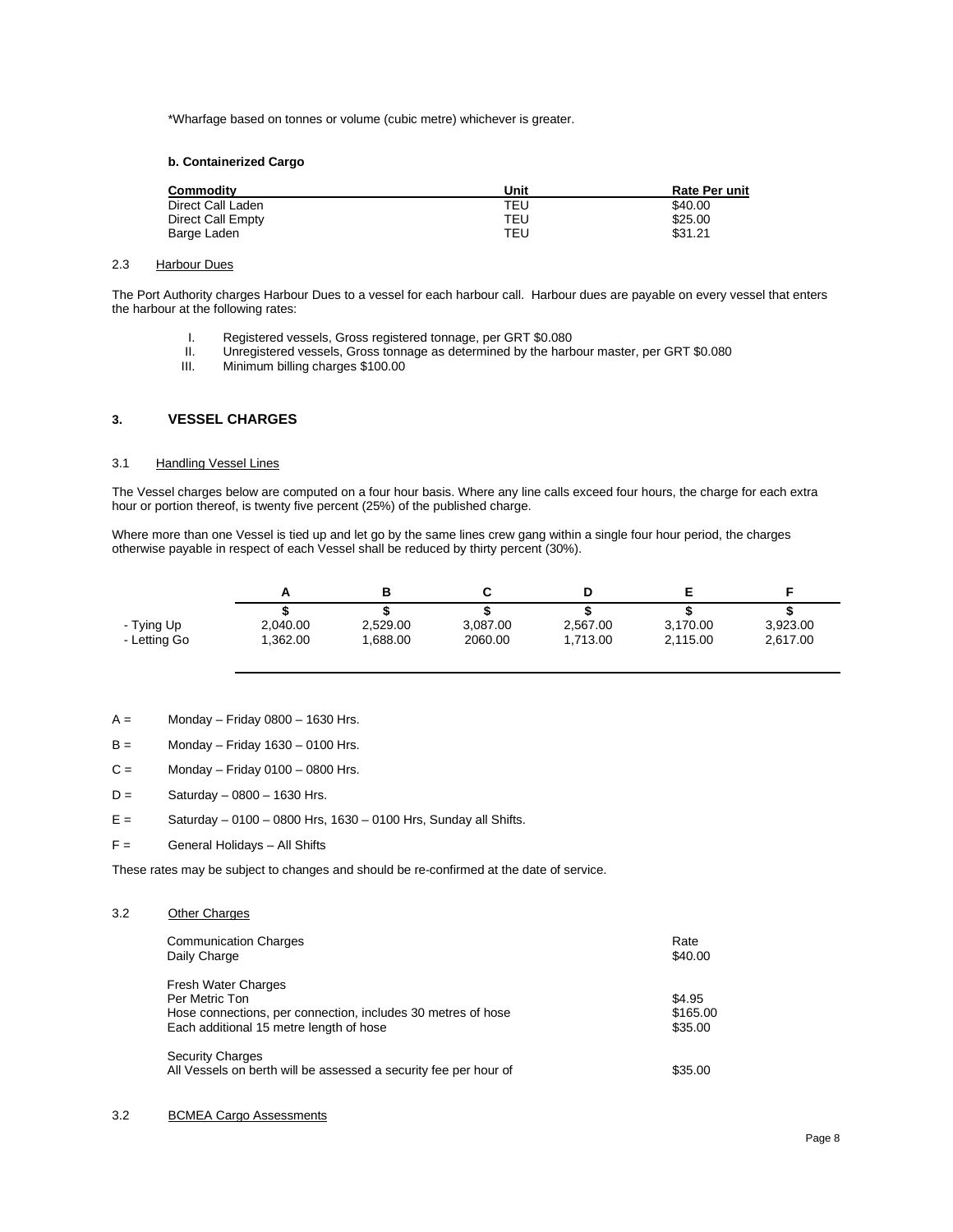All BCMEA Assessments are charges that must be paid by the Cargo Owner, Vessel Owner and/or Ocean Carrier to DPWN as agent for collection of the BCMEA. Rates are as imposed by the BCMEA and adjusted from time to time. These can be found <https://www.bcmea.com/resources/assessments/>

# <span id="page-8-0"></span>**4. CONTAINER OPERATIONS**

#### 4.1 Terminal Throughput

Container throughput is counted as the movement of a Container loaded or empty from the Vessel to an Inland Carrier or from an Inland Carrier to the Vessel. It includes the movement of the Container between Vessel and place of rest in the Container Yard, ordinary sorting in the yard, and the movement of the Container to / from Inland Carrier (including loading / unloading).

|                                                                           | Unit            | Rate     |
|---------------------------------------------------------------------------|-----------------|----------|
| Loaded and empty Container throughput<br>that is placed on or off a truck | Per Container   | \$476.01 |
| OOG Surcharge                                                             | With Throughput | \$251.05 |

OOG Surcharge is applicable per Container (in addition to throughput charge) for over dimensional Cargo (using standard spreader of over height spreader) for Cargoes up to 6 feet above the top of the Container. Cargo extending more than 6 feet above the top of a Container may be regarded as break-bulk cargo for invoicing purposes.

#### 4.2 Yard Rehandle

A yard rehandle covers the extra sorting, stacking or moving of Containerized Cargo in the Container Yard at the request of the User or direction of the Authority.

Containerized Cargo shall be received and spotted in the Container Yard in accordance with instructions from either the Vessel Owner or the Cargo Owner. Where instructions are not received or are changed after they are received and rehandling of Containerized Cargo is necessary, a yard rehandling charge shall be payable for each additional movement of the Containerized Cargo. **Unit Rate**

| <b>Yard Rehandle</b> | Per Container | \$93.56 |
|----------------------|---------------|---------|
|                      |               |         |

# 4.3 Gate Charge

The gate charge covers the receipt / delivery of Containerized Cargo at the gate and the unloading / loading of the Containerized Cargo from / to an Inland Carrier. It includes visual inspection of general external condition of the Containerized Cargo, and the giving and taking of EIRs. Delivery of an empty will not include opening the Containerized Cargo for inspection.

Gate charges will be applied to empty Containers declared to be a bad order by the receiving truck driver, which do not leave the Terminal. **Unit Rate**

|       | Unit          | Rate    |
|-------|---------------|---------|
| Truck | Per Container | \$93.56 |

# 4.4 After Hours Gate Charge

An afterhours gate charge is charged for any Containerized Cargo received or delivered outside of normal gate operating hours. Normal gate operating hours are 0800 hrs – 1600 hrs Monday to Friday. Any trucks being processed after 1600 hrs are subject to the after hours gate fee; this includes all transactions between 1600 – 1630 with exception of the trailer drop service or where a 1 hour shift extension has been arranged a day in advance and charges protected.

|                         | Unit          | Rate     |
|-------------------------|---------------|----------|
| After hours gate charge | Per Container | \$493.36 |

# 4.5 Reprinting Out Gate Interchange

A reprint fee will be assessed for each reprinting of an out gate interchange.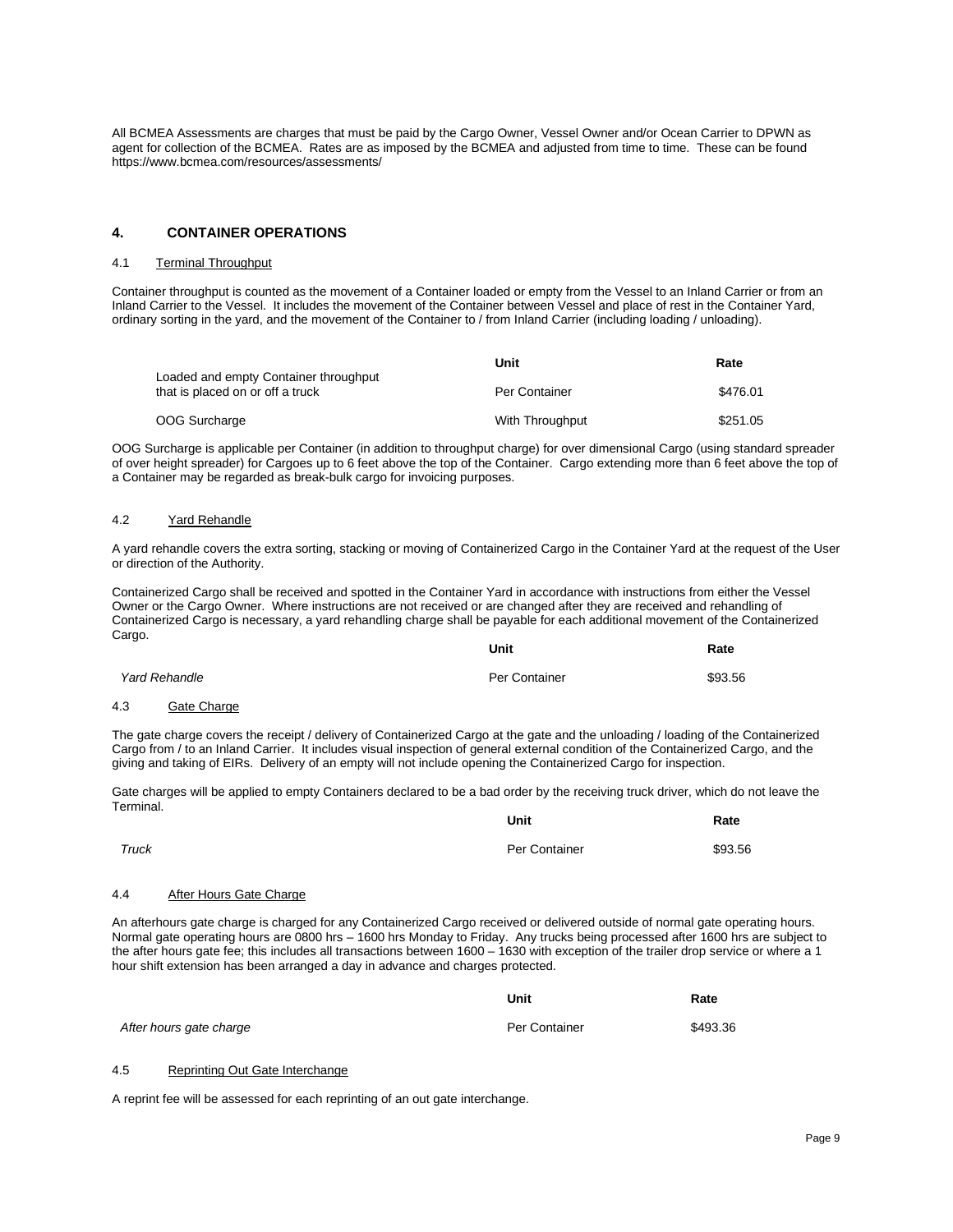|                                                                            | Unit          | Rate    |
|----------------------------------------------------------------------------|---------------|---------|
| Reprinting out gate Interchange                                            | Per Reprint   | \$43.84 |
| 4.6<br>Seal Number Update Fee                                              |               |         |
| Fee for updating the seal number of export containers at the Terminal Gate |               |         |
|                                                                            | Unit          | Rate    |
| Seal Number Update                                                         | Per Seal      | \$43.85 |
| 4.7<br>On-Hire Fee                                                         |               |         |
| Fee for updating container numbers in N4 system                            |               |         |
|                                                                            | Unit          | Rate    |
| Fee                                                                        | Per Container | \$43.85 |

# 4.8 Verified Gross Mass (VGM) Service

The service of weighing Containerized Cargo on a certified scale and provision of a VGM weight. Service includes placing the Containerized Cargo on the scale, issuing a scale ticket after each weighing and placing the cargo into the appropriate section, ready to load to the vessel.

Container scales used in this service are calibrated and serviced by technicians approved by Measurement Canada. VGM information for export containers will be updated in Express prior to vessel loading and VGM certificate will be issue to the shipper for recording purposes.

The terminal may have limitations for this service and reserves the right to set up appointments based on volume, ERD, cut offs and other operation requirements

|                                                      | Unit             | Rate     |
|------------------------------------------------------|------------------|----------|
| Verified Gross Mass (VGM) Service                    | Per scale ticket | \$274.98 |
| Fee for updating VGM weights in N4 or Express system | Per request      | \$43.85  |

## 4.9 Overweight Surcharge

DPWN has a zero tolerance policy for handling overweight Containerized Cargo. Containerized Cargo received that exceeds the maximum payload of the Containerized Cargo is considered unsafe. All such cargo will be rejected by DPCW and the amount set forth below shall be assessed. The overweight surcharge is applicable for the special handling required, and DPWN will charge additional fees to remove excess Cargo and the party or parties causing such unauthorized use shall be held liable for all losses, claims, demands and suits for damages including death and personal injury, legal and court expenses, directly or indirectly resulting from such unauthorized use.

|                      | Unit          | Rate     |
|----------------------|---------------|----------|
| Overweight surcharge | Per Container | \$375.36 |

# 4.10 Vessel Containerized Cargo Reposition

A repositioning fee will be assessed for Containerized Cargo that is repositioned or on a Vessel without removing such Containerized Cargo from the Vessel.

|                                                                        | Unit                 | Rate     |
|------------------------------------------------------------------------|----------------------|----------|
| Moving Containerized Cargo from cell to cell onboard Vessel            | <b>Per Container</b> | \$188.30 |
| Moving Containerized Cargo via guay from cell to dock and then to cell | Per Container        | \$376.60 |

#### 4.11 Equipment Change of Status Charge

Equipment change of status charges are charges assessed on any Containerized Cargo received on dock where the booking is subsequently rolled to the next Vessel, the port of discharge is changed or there is any status change to the Containerized Cargo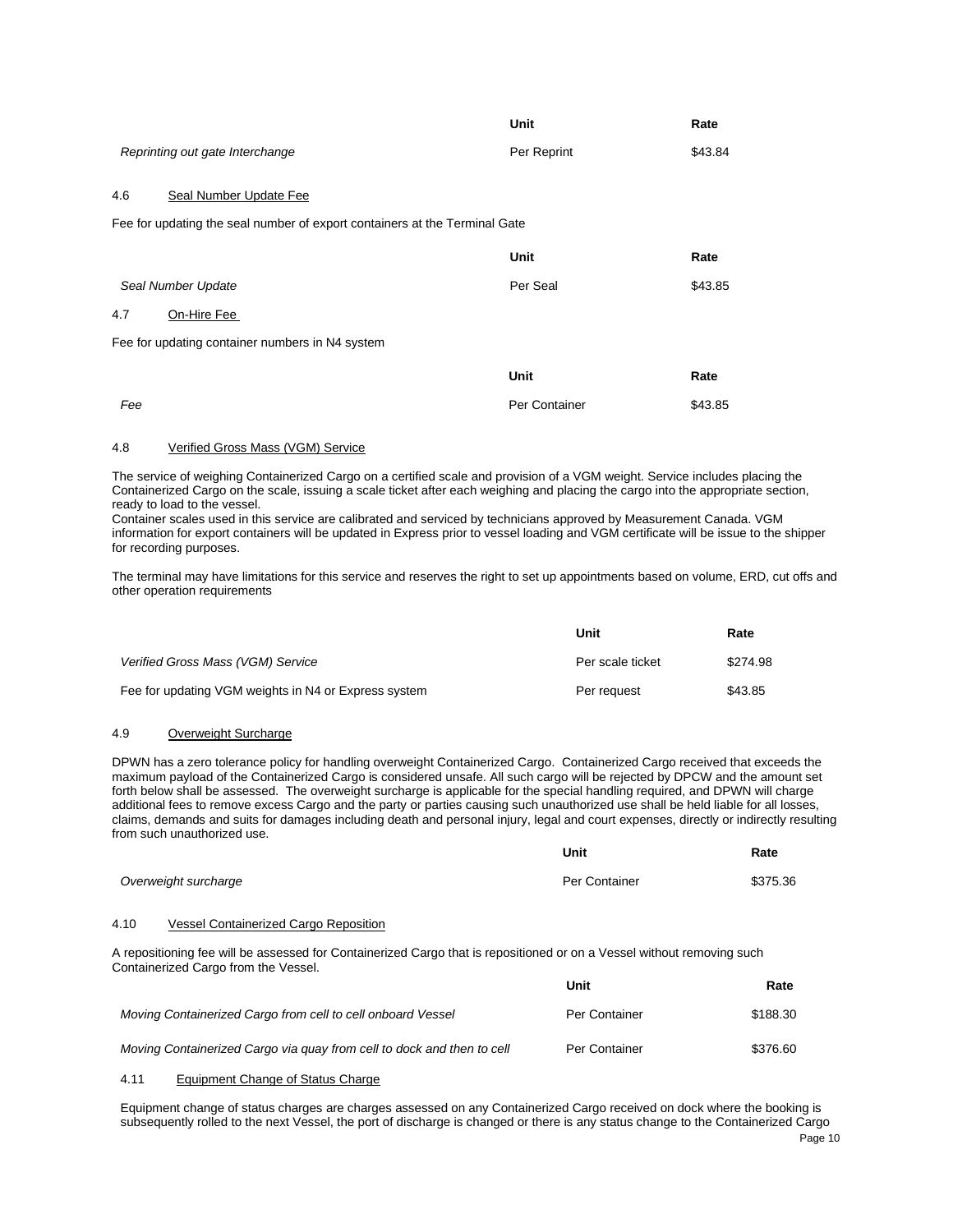4.12 Sweep or Vacuum Containerized Cargo The fee for sweeping or vacuuming Containerized Cargo covers the clearing and sweeping of dunnage or debris from Containerized Cargo and / or the internal washing or steam cleaning of the Containerized Cargo *Sweep or vacuum of Containerized Cargo* **Unit** 20 ft. Container<br>40 ft. Container **Rate** By Arrangement By Arrangement The sweep or vacuum of Containers fees covers the clearing and sweeping of dunnage or debris from Containers and / or the internal washing or steam cleaning of the Container. 4.13 Application / Removal of Placard or Seal The fee for applying or removing placards or seal covers the costs of removing or applying a placard or seal. *Applying or removing placard or Seal* **Unit** Per Container **Rate** \$83.17 4.14 Supplying Placard or Seal The fee for supplying a placard or seal covers the costs of the new placard for the old placard or seal. *Supplying placard* **Unit** For set of 4 **Rate** \$12.83 4.15 Surveying For an additional surveying fee, Containerized Cargo may be made available in a safe location for inspection by surveyor(s). Surveyor(s) will be escorted to the location by an agent or employee of DPWN or the Authority. Machinery, if required, will be made available at the earliest convenience for use by the surveyor. *Surveying Fee*  **Unit** Per Survey **Rate** \$137.44 4.16 Container Storage Container Storage is the service of providing open or ground space in the Container Storage Area for empty Containers in idle status. Empty Containers will be accepted for storage at the Terminals only if there is sufficient designated space available to and OOG Cargo. This is in addition to any Demurrage levied but includes up to 2 re-handles, if more re-handles are required they will be quoted on a case by case basis. *Equipment change of status charge* **Unit** Per Container **Rate** \$251.13

Containers accepted for storage will be assembled in a block stow configuration separated by owner, size and general type only. Normal retrieval of Containers will be on the basis of first Container available. Requests to redeliver specific Containers which may result in the need to dig within the storage pile will be assessed a Container handling charge for each additional Container move required.

accommodate them.

Storage charges for empty Containers are payable from the time of delivery to a Container Storage Area, shall be invoiced each month and shall be calculated according to the number of Containers in storage each day of the month covered by the invoice.

In the event of non-payment for the storage of empty Containers, or in the event of insolvency of a Vessel Owner or User that provided empty Containers to the Terminals, DPWN shall as security for the payment of any amounts due under this Tariff have a general lien over all empty Containers in its possession. Such lien shall not be affected by any temporary or partial extinction of any indebtedness due to DPWN. The lien shall extend to cover the cost of recovering sums due, including any legal or other fees as incurred, and DPWN shall have the right to sell empty Containers that are subject of a lien by public auction or private sale without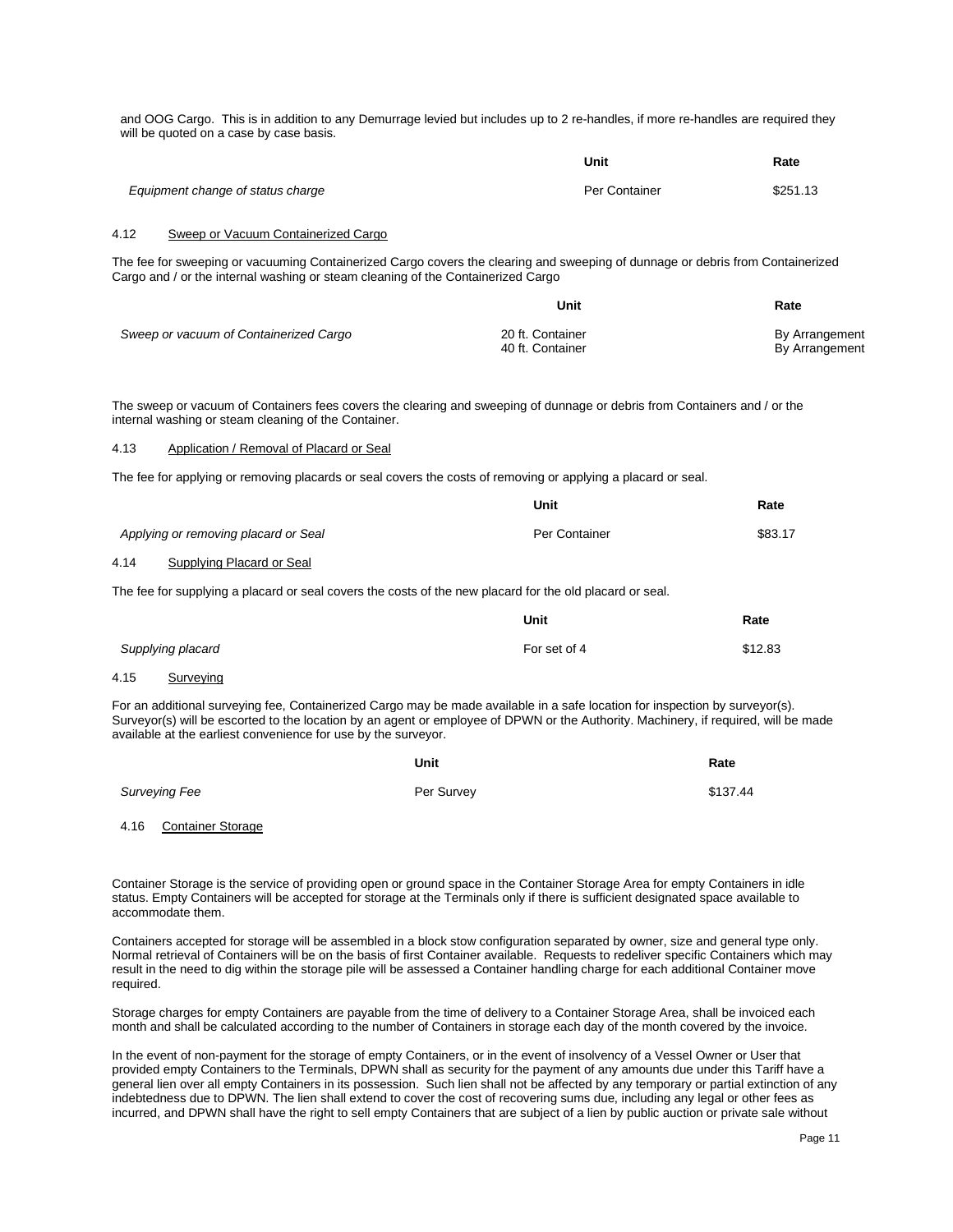notice to the Vessel Owner or User that provided the empty Containers to the Terminals. DPWN shall not be responsible for any loss or damage of whatsoever nature and howsoever caused, even if caused by an act, omission or the negligence of DPWN in the enforcement by DPWN of such lien or power of sale.

The reporting of damage to Containers on equipment interchange receipts is limited to obvious external damage that can be readily seen by the human eye. Normal wear and tear, such as minor scrapes, dents and bruises which do not interfere with the serviceability of the equipment, and hidden damage which cannot be seen at the time the inspection is made (such as hairline cracks, pin holes, etc.) and the condition of floors and the undercarriage of Containers are specifically excluded.

|                                                                                                         | Unit        | Rate     |
|---------------------------------------------------------------------------------------------------------|-------------|----------|
| Empty Container not part of throughput daily storage<br>charges (Including day of receipt and delivery) | TEU per dav | \$125.58 |

#### 4.17 Demurrage

Demurrage is daily charge payable on goods and / or Containers in transit which remain on a Terminal longer than the Free Time allowed. The daily charge for demurrage is as follows:

Rates per day are assessed on and include any part or partial days.

The Free Time allowed is:

a) in the case of Cargo or goods brought in by Vessel or truck, no Free Time following their delivery to Terminal Areas.

b) In the case of Containers, loaded or empty, as part of a throughput move:

IMPORT DELIVERED TO FREE TIME

Import delivered to truck 5 calendar days following the release of the Vessel (generally after Vessel completion).

EXPORT REC'D EX FREE TIME

Export received from truck 5 calendar days measured to the day prior to the actual Vessel arrival.

c) The earliest receiving date applicable for an export truck Container is 3 working days prior to Vessel cut-off.

Saturdays, Sundays, and holidays are counted in computing Free Time.

Following the expiry of Free Time, Cargo is subject to demurrage. Beyond a total of thirty calendar days, the Cargo Owner must have the written authorization of DPWN to keep the Cargo on the Terminal, and shall be assessed storage charges by DPWN

Prorations for Cargo in Containers with multiple bills of lading and multiple parties being charged may be provided. The basis for proration will be calculated on the basis of the measurement of Cargo.

| <b>Import Containers including empty imports:</b>                          | Unit        | Rate     |
|----------------------------------------------------------------------------|-------------|----------|
| First five calendar days following Free Time including<br>day of delivery  | TEU per day | \$125.58 |
| Thereafter                                                                 | TEU per day | \$276.00 |
| <b>Export Containers including empty exports:</b>                          | Unit        | Rate     |
| First five calendar days following Free Time including<br>days of receipt. | TEU per day | \$43.85  |
| Thereafter                                                                 | TEU per day | \$113.72 |

#### 4.18 Dangerous and Hazardous Cargo

The acceptance, handling or storage of explosives or excessively inflammable or Hazardous Cargo will be (a) subject to obtaining prior written approval from the Authority and DPWC, (b) subject to making special arrangements with DPWC, (c) governed by the rules and regulations of the *Transportation of Dangerous Goods Act, 1992* S.C. 1992, c. 34 and other Federal rules and regulations, and (d) subject to the provisions set out in Sections 9.2(d) and 10.7. There may be additional costs for special handling over and above normal handling rates.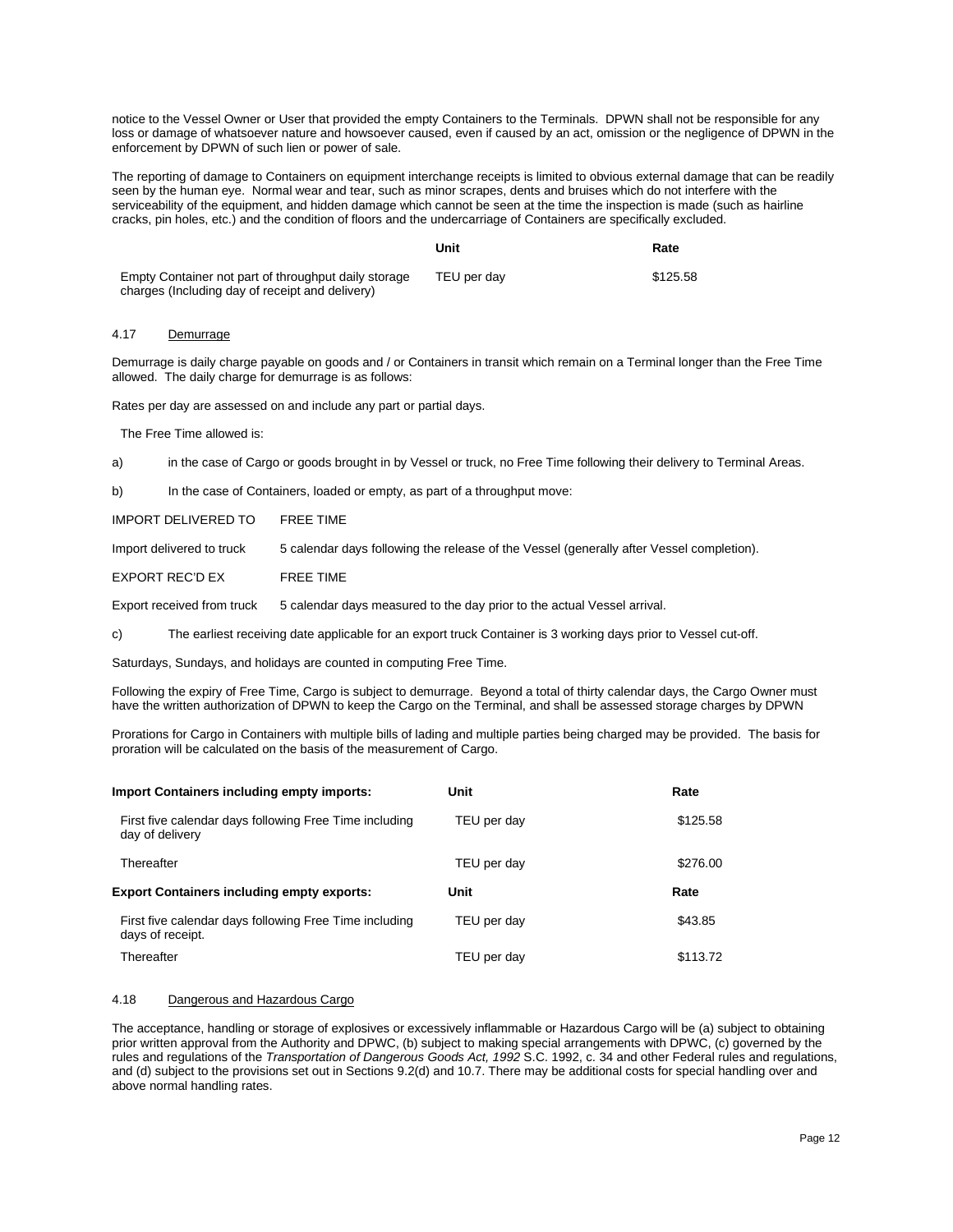Hazardous Cargo must be presented in accordance with International Maritime Organization ("**I.M.O.**") regulations and detailed description of the goods, including its I.M.O. code and rating must be provided to DPWC in advance by the Vessel.

| Dangerous goods surcharge for handling Hazardous<br>Cargo                                                                                                                                                                                                                                                                                                                                                                                                                   | Unit<br>Per Container                            | Rate<br>\$251.15    |
|-----------------------------------------------------------------------------------------------------------------------------------------------------------------------------------------------------------------------------------------------------------------------------------------------------------------------------------------------------------------------------------------------------------------------------------------------------------------------------|--------------------------------------------------|---------------------|
| 4.19<br>Forty Five Feet (45') containers surcharge                                                                                                                                                                                                                                                                                                                                                                                                                          | Unit                                             | Rate                |
| Surcharge to cover the extra space required to handle<br>on the barge and terminal                                                                                                                                                                                                                                                                                                                                                                                          | Per Container                                    | \$163.76            |
| 4.20<br>Local Rush                                                                                                                                                                                                                                                                                                                                                                                                                                                          |                                                  |                     |
| Fee for delivering containers while the vessel is still working (provided it is a gate working day) and return in the same day to be<br>loaded back on the vessel.                                                                                                                                                                                                                                                                                                          |                                                  |                     |
| Local Rush                                                                                                                                                                                                                                                                                                                                                                                                                                                                  | Unit<br>Per Container                            | Rate<br>\$163.76    |
| <b>Abandoned Cargo and Containers</b><br>4.21                                                                                                                                                                                                                                                                                                                                                                                                                               |                                                  |                     |
| Notwithstanding DPWN's other rights and obligations under this Tariff, DPWN, at its sole discretion, may assess a charge against any<br>User or Vessel Owner that leaves Abandoned Cargo at the Terminal. Any charge so assessed is without prejudice and in addition to<br>DPWN's other rights or remedies under this Tariff, including, without limitation, the rights set out in Section 10.3(Compulsory Removal<br>of Cargo) and Section 11.7 (Lien and Power of Sale). |                                                  |                     |
| <b>Abandoned Cargo</b>                                                                                                                                                                                                                                                                                                                                                                                                                                                      | Per Container or unit of Cargo, as<br>applicable | \$6,268.08          |
| 4.22<br>Digital Photographs                                                                                                                                                                                                                                                                                                                                                                                                                                                 |                                                  |                     |
|                                                                                                                                                                                                                                                                                                                                                                                                                                                                             | Unit                                             | Rate                |
| <b>Digital Photographs</b>                                                                                                                                                                                                                                                                                                                                                                                                                                                  | Per Container                                    | \$41.49             |
| Minor Damage<br>4.23                                                                                                                                                                                                                                                                                                                                                                                                                                                        |                                                  |                     |
| Notwithstanding DPWN's other rights and obligations under this Tariff, DPWN, at its sole discretion, may assess a charge against<br>any User that damages DPWN's property or the Terminal. Any charge so assessed is without prejudice and in addition to DPWN's<br>other rights or remedies under this Tariff to recover their actual loss.                                                                                                                                |                                                  |                     |
| Minor damage                                                                                                                                                                                                                                                                                                                                                                                                                                                                | Unit<br>Per Incidence                            | Rate<br>\$188.35    |
| <b>Empty Container Seal Removal/Update Fee</b><br>4.24                                                                                                                                                                                                                                                                                                                                                                                                                      |                                                  |                     |
| Fee Applicable for removing the seals from empty containers and systems update                                                                                                                                                                                                                                                                                                                                                                                              |                                                  |                     |
| Empty Container Seal Removal/Update Fee                                                                                                                                                                                                                                                                                                                                                                                                                                     | Unit<br>Per Container                            | Rate<br>\$223.69    |
| <b>Fuel Surcharge</b><br>4.25                                                                                                                                                                                                                                                                                                                                                                                                                                               |                                                  |                     |
| The fuel surcharge is a charge per Container. The fuel surcharge will only apply once the crude oil price as per the West Texas<br>Intermediate crude oil (WTI) price exceeds \$100 per barrel. The rate will be set on a quarterly basis based on the previous<br>quarters' average crude price per the WTI.<br>$CII$ do price between $C100.00$ $C115.00$                                                                                                                 | Unit<br>Full                                     | Rate<br><b>c</b> an |

| Crude price between \$100.00 - \$115.00   | -----<br>Full<br>МT | .<br>\$2.90<br>\$1.70 |
|-------------------------------------------|---------------------|-----------------------|
| Crude price between \$ 115.01 - \$ 130.00 | Full<br>МT          | \$4.10<br>\$2.50      |
| Crude price between \$ 130.01 - \$ 145.00 | Full<br>мт          | \$5.40<br>\$3.20      |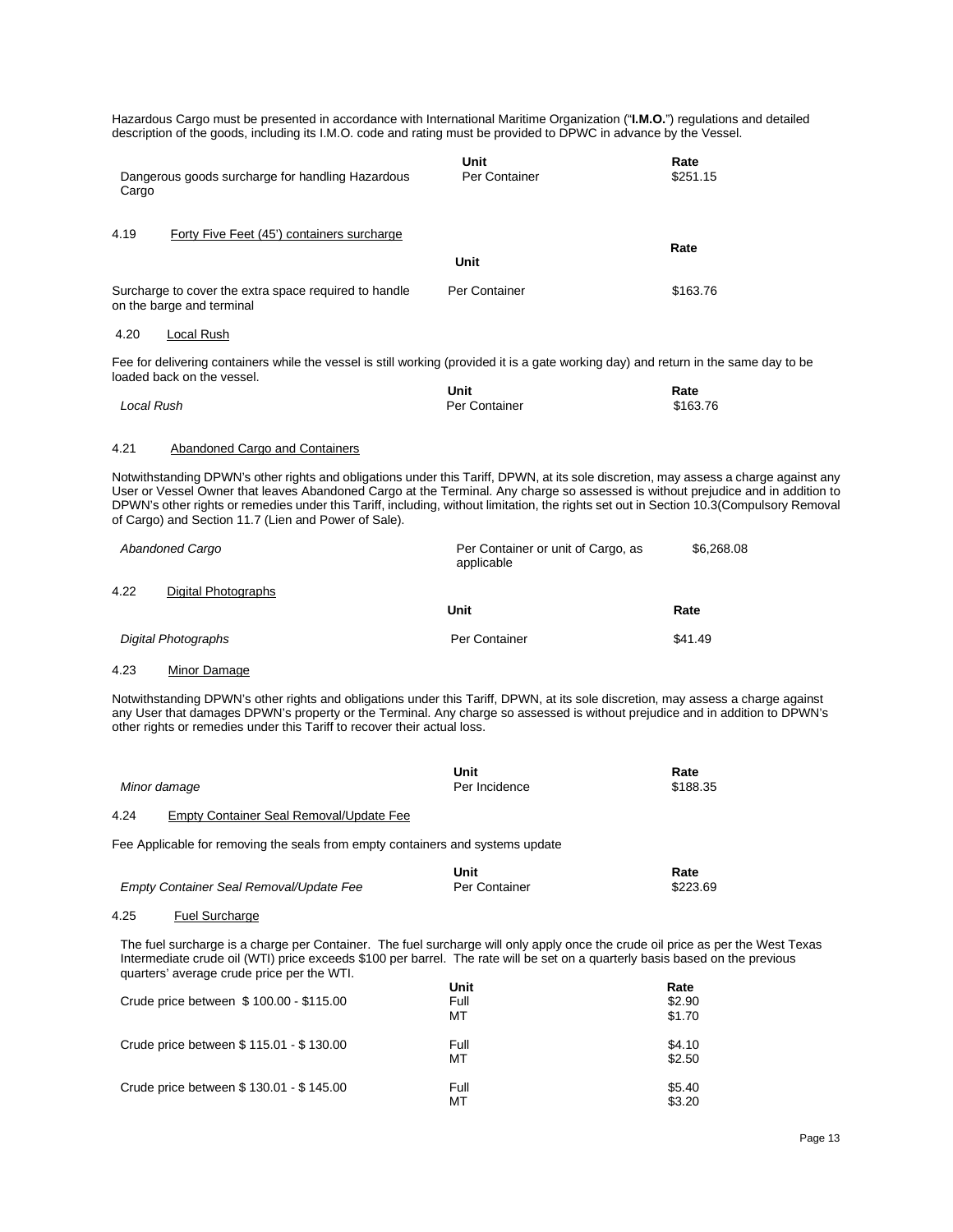| Crude price between \$145.01 - \$160.00 | Full | \$6.60 |
|-----------------------------------------|------|--------|
|                                         | MT   | \$4.00 |

| Refrigerated (Reefer) Container Services<br>4.26 |                     |               |          |
|--------------------------------------------------|---------------------|---------------|----------|
|                                                  |                     | Unit          | Rate     |
| Plugging in refrigerated Container               | Each time performed | Per Container | \$41.15  |
| Unplugging refrigerated Container                | Each time performed | Per Container | \$41.15  |
| Daily Temperature gauge monitoring               |                     | Per Container | \$26.55  |
| Daily electric power for refrigerated Container  |                     | Per Container | \$26.55  |
| Receive and attach clip on/Genset unit           | Each time performed | Per Container | \$101.95 |
| Receive and attach LPG tank                      | Each time performed | Per Container | \$160.85 |

Except as otherwise agreed to in writing by DPWN, the expiration of Free Time on dock for refrigerated containers is 5 calendar days as outlined above in section 4.17.

# 4.27 Overnight Trailer Drop Service

The overnight trailer drop service allows Customers to make appointments to drop off loaded trailers starting at 1630 hrs Monday -Friday and the trailer will be unloaded overnight. The trailers can then be picked up empty until 0800 hrs Monday-Friday. If the appointment is made to also have an empty container loaded back to the trailers then the empty container on the trailer can be picked up at/after 0800 hrs Monday-Friday. All of these transactions must have appointments made at the latest by 1500 hrs the day of drop off and have 'Overnight Trailer Drop Service' referenced on the paperwork.

| <b>Overnight Trailer Drop Service</b>               | Unit          | Rate    |
|-----------------------------------------------------|---------------|---------|
| Fee to drop trailer on site for overnight unloading | Per container | \$25.00 |
| Fee to load empty container onto empty chassis      | Per container | \$25.00 |

# 4.28 COVID-19 Cost Recovery Fee

COVID-19 cost recovery fee is applicable to Contanerized Cargo, Non-Contanierized Goods, NonContainerized Cargo and empty Containers handled at the Terminal. This fee is intended to offset costs of additional safety measures at the Terminal including but not limited to additional personal protective equipment and increased cleaning protocols for buildings, common areas and equipment. Please note that this fee is temporary while restrictions imposed by applicable regulatory authorities remain in place and the fee will be reassessed once the COVID-19 pandemic is deemed concluded by applicable regulatory authorities. The COVID-19 cost recovery fee is payable on a joint and several basis by:

- (a) The User requesting the Terminal Services;
- (b) The Vessel Owner responsible for carrying the Cargo from or to the Terminal;
- (c) The Cargo Owner; and
- (d) The entity that issued a Bill of Lading in respect of the Cargo.

#### (Effective January 1, 2021 on a temporary basis)

|                                                  | Unit    | Rate   |  |  |
|--------------------------------------------------|---------|--------|--|--|
| Containers                                       | Per TEU | \$3.95 |  |  |
| (Effective January 1, 2022 on a temporary basis) |         |        |  |  |
| <b>Steel Commodities</b>                         | Per MT  | \$0.73 |  |  |
| <b>Agricultural Commodities</b>                  | Per MT  | \$0.23 |  |  |
| Other Non-Specified                              | Per MT  | \$0.73 |  |  |

# 4.29 Container Truck Gate Reservation Compliance Charge

All trucks delivering or picking up containers through the truck gate at the terminal will require to do so within their allotted two (2) hour reservation window. Any trucks arriving outside of their reservation window will not be turned away at the gate but there will be a surcharge applied for lack of compliance to the reservation window on a per reservation basis.

|                               | Unit            | Rate    |
|-------------------------------|-----------------|---------|
| Reservation Compliance Charge | Per Reservation | \$10.00 |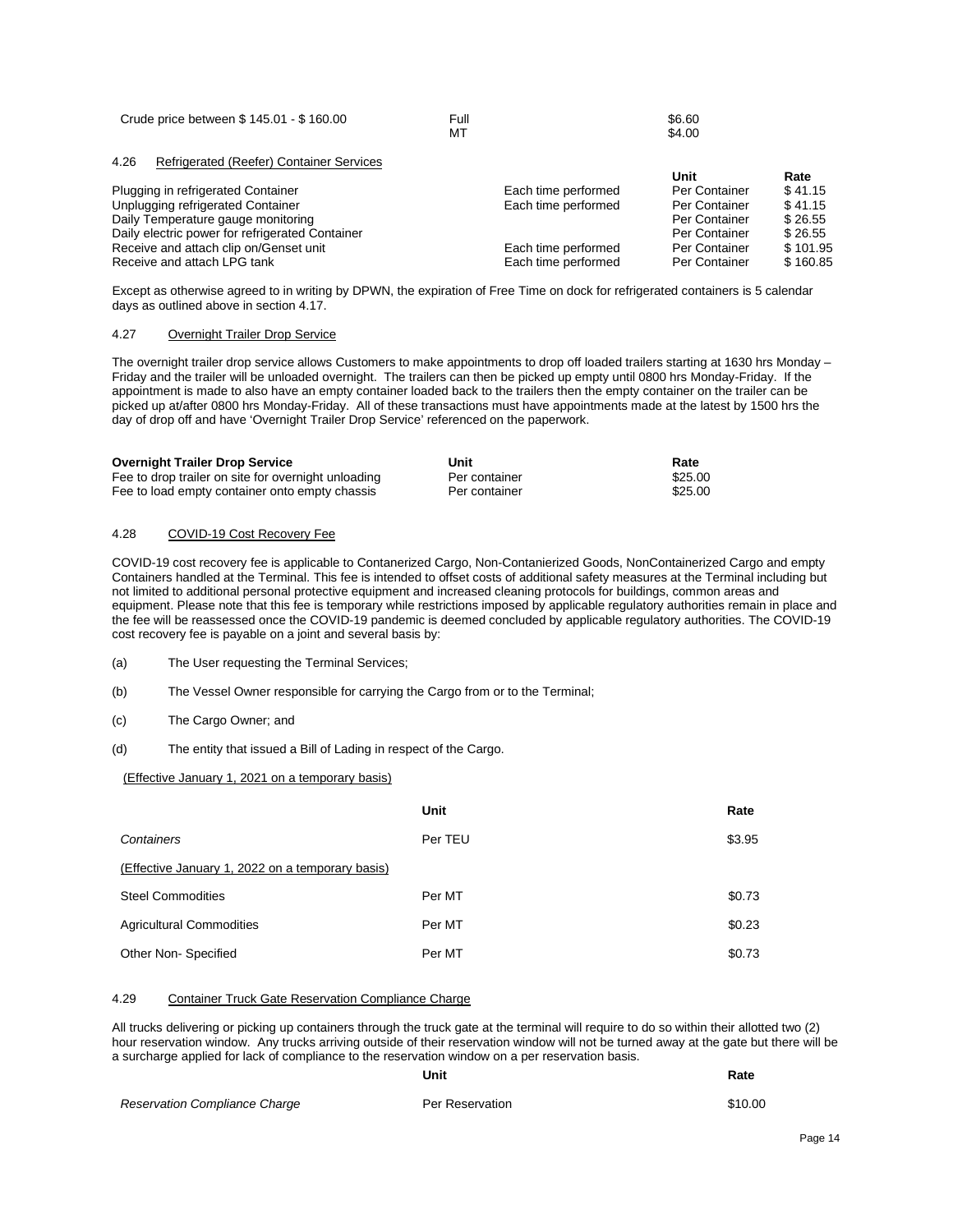# <span id="page-14-0"></span>**5. NON-CONTAINERIZED CARGO**

# 5.1 Terminal handling services for various steel and non-steel Non-Containerized Cargoes

These services include the handling of Non-Containerized Cargo from underhook alongside the Vessel to an Inland Carrier or from an Inland Carrier to underhook alongside the Vessel. It includes the movement of the Non-Containerized Cargo between the Vessel and the place of rest on dock, limited sorting in the dock area, and the movement of the Non-Containerized Cargo to / from Inland Carrier (including loading / unloading).

|                                                                                                                                                                                                                                                                                                                                                       | Unit                         | Rate                                                                                 |
|-------------------------------------------------------------------------------------------------------------------------------------------------------------------------------------------------------------------------------------------------------------------------------------------------------------------------------------------------------|------------------------------|--------------------------------------------------------------------------------------|
| Packaged Lumber<br>From truck or carrier to storage, then to shipside or carrier (to/from flatbed)<br>From truck or carrier to storage, then to shipside or carrier (to/from van)<br>Surcharge for non-stickered packages<br>Direct transfer from barge to vessel<br>Barge Loading or Unloading<br>Additional services such as Stenciling and Sorting | MFBM<br>MFBM<br>MFBM<br>MFBM | \$40.00<br>\$44.00<br>\$2.60<br>\$7.70<br>By Arrangement only<br>By Arrangement only |
| Unitized Pulp<br>From truck or carrier to storage, then to shipside or carrier (to/from flatbed)<br>From truck or carrier to storage, then to shipside or carrier (to/from van)<br>Direct transfer from barge to vessel<br>Additional services such as Stenciling and Sorting By Arrangment only                                                      | МT<br>МT<br>МT               | \$34.05<br>\$39.95<br>\$8.45                                                         |
| <b>Steel Plate</b><br>From truck or carrier to storage, then to shipside or carrier (to/from flatbed)                                                                                                                                                                                                                                                 | МT                           | \$51.50                                                                              |
| Steel Plate in Envelope<br>From truck or carrier to storage, then to shipside or carrier (to/from flatbed)                                                                                                                                                                                                                                            | МT                           | \$52.60                                                                              |
| <b>Hot Rolled Coil</b><br>From truck or carrier to storage, then to shipside or carrier (to/from flatbed)                                                                                                                                                                                                                                             | МT                           | \$38.90                                                                              |
| Wire Rod Coil<br>From truck or carrier to storage, then to shipside or carrier (to/from flatbed)                                                                                                                                                                                                                                                      | МT                           | \$44.65                                                                              |
| <b>Galvanized Steel Coil</b><br>From truck or carrier to storage, then to shipside or carrier (to/from flatbed)                                                                                                                                                                                                                                       | МT                           | \$42.40                                                                              |
| Eye-up Galvanized Steel Coil<br>From truck or carrier to storage, then to shipside or carrier (to/from flatbed)                                                                                                                                                                                                                                       | МT                           | \$48.20                                                                              |
| Wide Flange Steel Beam<br>From truck or carrier to storage, then to shipside or carrier (to/from flatbed)                                                                                                                                                                                                                                             | МT                           | By Arrangement                                                                       |
| Steel Bars - Bundled<br>From truck or carrier to storage, then to shipside or carrier (to/from flatbed)                                                                                                                                                                                                                                               | МT                           | \$53.60                                                                              |
| Line Pipe – Bundled<br>From truck or carrier to storage, then to shipside or carrier (to/from flatbed)                                                                                                                                                                                                                                                | МT                           | \$49.50                                                                              |
| Line Pipe - Loose<br>From truck or carrier to storage, then to shipside or carrier (to/from flatbed)                                                                                                                                                                                                                                                  | МT                           | \$57.55                                                                              |
| Pipe Less than .125 inches wall thickness<br>From truck or carrier to storage, then to shipside or carrier (to/from flatbed)                                                                                                                                                                                                                          | МT                           | \$89.00                                                                              |
| Steel Tubing - Loose<br>From truck or carrier to storage, then to shipside or carrier (to/from flatbed)                                                                                                                                                                                                                                               | МT                           | \$64.55                                                                              |
| Steel Tubing - Bundled<br>From truck or carrier to storage, then to shipside or carrier (to/from flatbed)                                                                                                                                                                                                                                             | МT                           | \$50.70                                                                              |
| Not Otherwise Specified - N.O.S.<br>From truck or carrier to storage, then to shipside or carrier (to/from flatbed)                                                                                                                                                                                                                                   |                              |                                                                                      |
| All N.O.S. Cargo with a cubic content of less than 1 m3 per MT<br>All N.O.S. Cargo with a cubic content equal to or greater than 1 m3 per MT<br>Minimum \$495.00 per piece of N.O.S. Cargo                                                                                                                                                            | МT<br>Unit                   | \$71.10<br>By Arranagment<br>\$495.00                                                |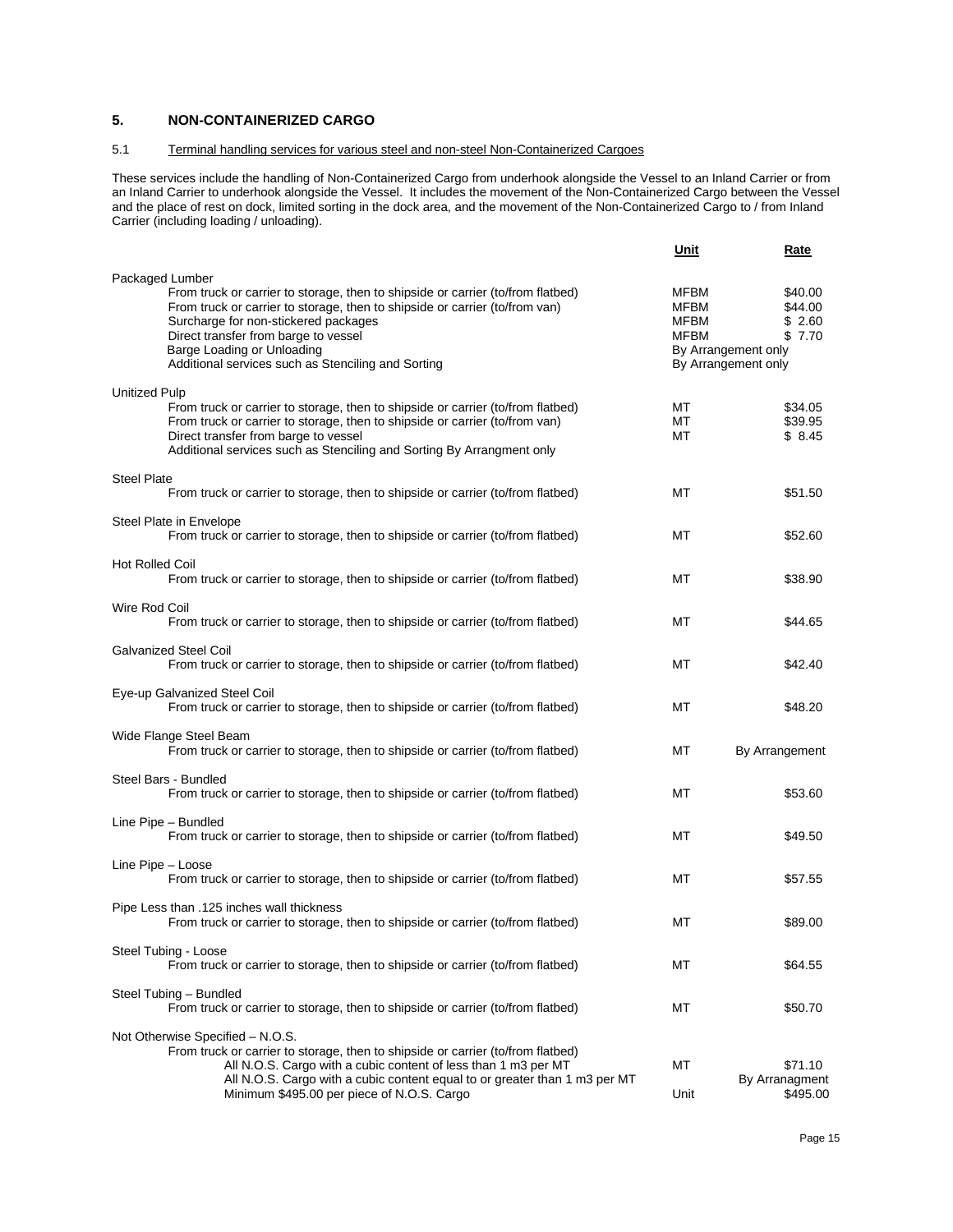#### 5.2 Non-Containerized Cargo Demurrage

The demurrage charge is calculated as the measure in M.T. times the daily rate. The minimum charge for Non-Containerized Cargo demurrage is \$100.00. Free-time for this Cargo is five (5) working days prior to the scheduled loading for Export shipments and five (5) working days after completion of discharge in the case of Import shipments.

Demurrage is due and payable on a joint and several basis by the Cargo Owner and the Vessel Owner that carried this Non-Containerized Cargo in the case of an Import shipment, or the Vessel Owner that was scheduled to carry the Non-Containerized Cargo in the case of an Export shipment.

|                         | Unit | Rate    |
|-------------------------|------|---------|
| Non-Containerized Cargo | M.T. | \$18.36 |

#### 5.3 Non-Containerized Cargo Services

#### 5.3.1 *Boarding*

Boarding is the process of making loose Non-Containerized Cargo so that it is unitized and the rates for boarding are determined at the time the services are to be performed.

#### 5.3.2 *Bracing*

Bracing is the process of bracing unitized or loose Non-Containerized Cargo in a Container so that it is secure in the Container. The rates for bracing are determined at the time the services are to be performed.

#### 5.3.3 *Covering Non-Containerized Cargo*

Covering Non-Containerized Cargo is the process of covering Breakbulk Cargo with a tarp or other weatherproof covering. The rates for covering are determined at the time the services are requested to be performed.

#### 5.3.4 *Stenciling Non-Containerized Cargo*

Stenciling Non-Containerized Cargo is the process of using a stencil board to place specific marks on Non-Containerized Cargo with ink or paint. The rates for stenciling Non-Containerized Cargo are determined at the time the services are to be performed.

#### 5.3.5 *Labeling Non-Containerized Cargo*

Labeling Non-Containerized Cargo is the process of applying a paper label supplied by the User on the Non-Containerized Cargo. The rates for labeling are determined at the time the services are to be performed.

# <span id="page-15-0"></span>**6. LABOUR AND EQUIPMENT CHARGES**

#### 6.1 Straight Time and Shift Differentials

|                      | <b>Straight Time</b> |                | <b>Shift Differentials</b> |              |             |                |              |
|----------------------|----------------------|----------------|----------------------------|--------------|-------------|----------------|--------------|
|                      | $\frac{A}{\$}$       | <u>B</u><br>\$ | $rac{C}{\$}$               | $rac{D}{\$}$ | $rac{E}{s}$ | $\frac{F}{\$}$ | $rac{G}{\$}$ |
| <b>Head Foreman</b>  | 137.21               | 157.59         | 28.67                      | 30.81        | 61.19       | 65.84          | 108.02       |
| Foreman              | 134.53               | 154.71         | 27.40                      | 2956         | 58.65       | 63.30          | 105.48       |
| Longshoreman #1      | 88.98                | 102.33         | 20.40                      | 21.98        | 43.64       | 47.09          | 78.49        |
| Longshoreman #2      | 86.43                | 99.39          | 20.40                      | 21.98        | 43.64       | 47.09          | 78.49        |
| Longshoreman #3      | 85.86                | 98.74          | 20.40                      | 21.98        | 43.64       | 47.09          | 78.49        |
| Longshoreman #4      | 85.59                | 98.43          | 20.40                      | 21.98        | 43.64       | 47.09          | 78.49        |
| Longshoreman - Basic | 84.76                | 97.47          | 20.40                      | 21.98        | 43.64       | 47.09          | 78.49        |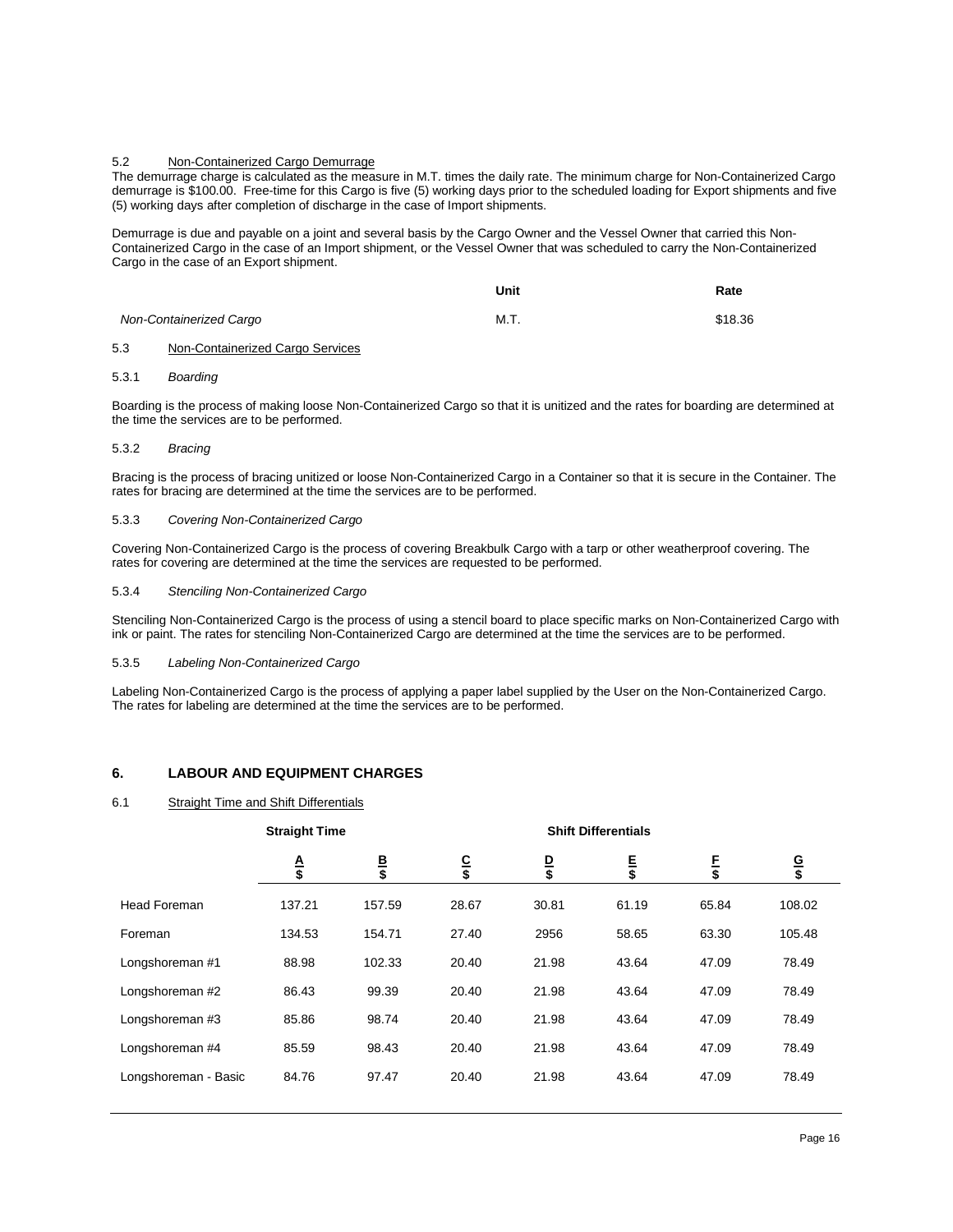A = Delay Rates

- B = Extra Labour Cost Plus (i.e., normal charge-out rate).
- $C =$  Monday Friday 1630 0100 Hrs.
- D = Saturday 0800 1630 Hrs.
- $E =$  Monday Friday 0100 0800 Hrs.
- $F =$  Saturday 1630 0800 Hrs; Sunday All Shifts.
- G = General Holidays All Shifts
- #1 = Tradesman (certified).

#2 = Dock Gantry Driver, Locomotive Engineer, Head Checker, Straddle Carrier Operator, Bulk Operator, Hatch Tender, Container Freight Station (CFS) Operations, Re-Load Operations, Container Heavy Lift Truck Driver (15,000 lb. & up, Top Pick, Side Handler, Reach Stacker).

#3 = Switchman, Paperman, Ship and Dock Mobile Equipment Operator (other than in classification 2 or 4), Lead Hand, Tradesman (uncertified).

#4 = Lift Truck Operator (14,000 lb. and under), Checker, Truck Driver (air brake certificate).

# 6.2 Shift Extensions and Meal Hour Penalty Differentials

|              | A     | в      |       | D      |        |        |        |        |       |
|--------------|-------|--------|-------|--------|--------|--------|--------|--------|-------|
| Head Foreman | 54.03 | 108.02 | 97.03 | 100.25 | 145.79 | 152.78 | 169.66 | 216.05 | 43.64 |
| Foreman      | 52.74 | 105.48 | 93.86 | 97.05  | 140.69 | 147.68 | 164.57 | 210.96 |       |
| Longshoreman | 39.25 | 78.49  | 69.85 | 72.22  | 104.71 | 109.88 | 122.45 | 156.98 |       |

A = Monday – Friday 0800 – 1630 Hrs; 1 hr. shift extension and 1/2 hour meal penalty

 $B =$  Monday – Friday 0800 – 1630 Hrs; 3 hr. min. – 4 hr. max shift extension

 $C =$  Monday – Friday 1630 – 0100 Hrs; All shift extensions and 1/2 hr. meal penalty

- D = Saturday 0800 1630 Hrs; 1 hr. shift extension and 1/2 hr. meal penalty
- $E =$  Monday Friday 0100 0800 Hrs; All shift extensions and 1/2 hr. meal penalty
- F = Saturday 1630 0800 Hrs; Sunday All shifts; All shifts extension and 1/2 hr meal penalty
- $G =$  Saturday 0800 1630 Hrs; 3 hr. min. 4 hr max shift extension
- H = General Holidays All shifts; All shift extensions and 1/2 hr. meal penalty
- I = Monday Friday Dayshift; 0600 start to 0800

For longshore extensions in excess of 1 hour a meal allowance of \$15.00 is also charged.

These rates may be subject to changes and should be re-confirmed at the date of service.

#### *.*  Equipment hire

|                                                 | Unit                                     | Rate       |
|-------------------------------------------------|------------------------------------------|------------|
| Container Crane (Use of one Container<br>Crane) | Hour (Minimum charge is eight (8) hours) | \$1.690.00 |

The period of hire of a Container Crane excludes the preparation and positioning time at the beginning of the period of hire, and the shutdown time at the end of the period of hire.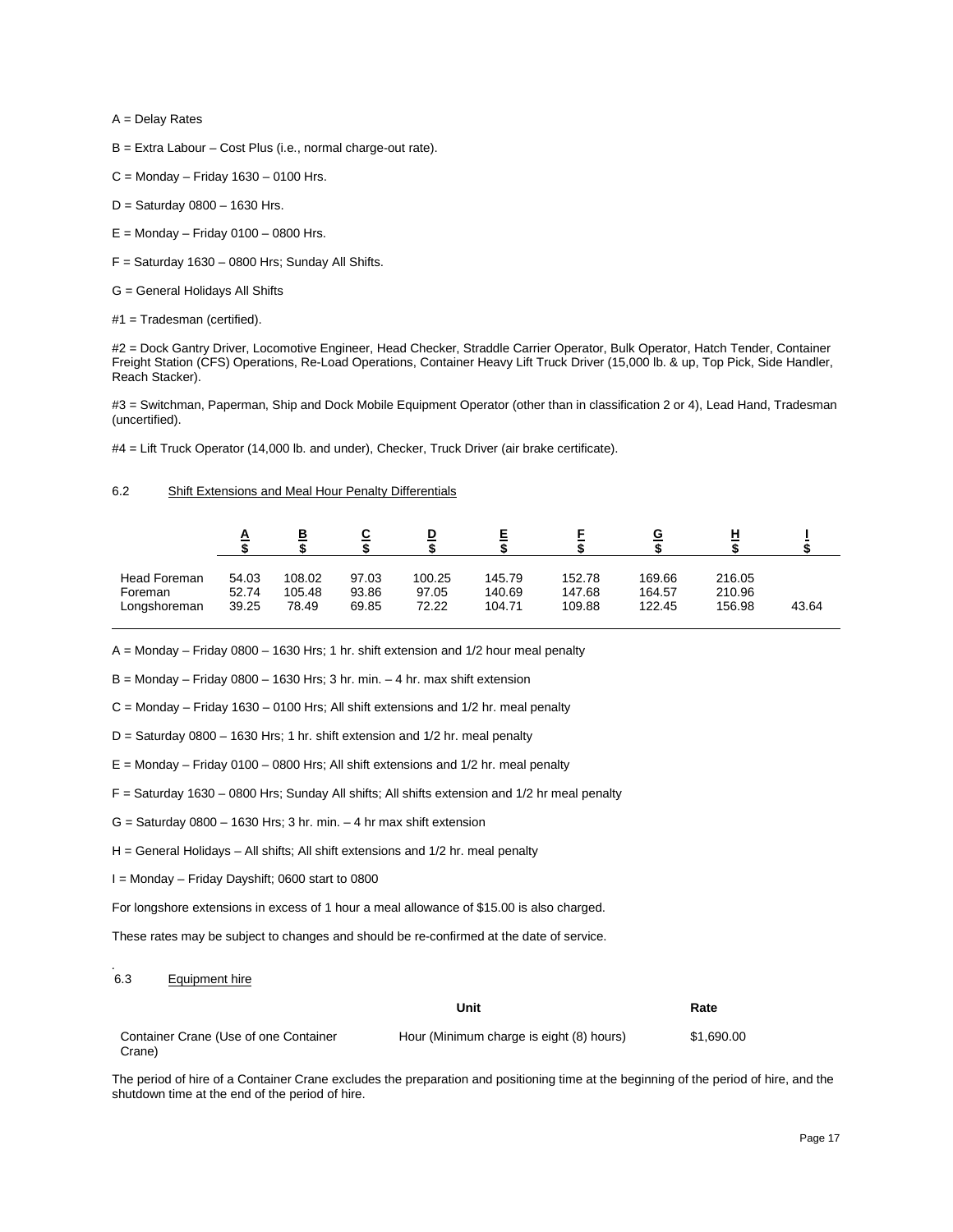Where a Container Crane is used for any period of time for which the operators are entitled to overtime pay, the difference between the straight time costs and the overtime costs for that period shall be charged to the User.

Where a User requests the use of a Container Crane and, after the Container Crane has been made available, fails to make use of the Container Crane, he shall be liable for all labour costs incurred.

|                                                | Unit | Rate     |
|------------------------------------------------|------|----------|
| Lift Trucks (Under 3,629 kg)                   | Hour | \$195.00 |
| Lift Trucks (between 3,629 kg to 7,258 kg)     | Hour | \$215.00 |
| Lift Trucks (between $7,258$ kg to 13, 688 kg) | Hour | \$270.00 |
| Lift Trucks (Over 13,688 kg)                   | Hour | \$410.00 |

# 6.4 Man - Hour Rates and Equipment rental

Charges for labour and for the rental of equipment shall be imposed for services in this Tariff charged according to M/E rates, and also for:

a) consolidating damaged Cargo for the purpose of inspection and re-coopering;

b) cleaning or preparing trucks or Containers for loading;<br>c) clearing Terminals of dunnage, stevedore gear and other

clearing Terminals of dunnage, stevedore gear and other equipment or material; and,

d) any other service not specified in this Tariff.

These charges shall be base on the rates published in this Tariff and shall be paid by the party requesting the service.

*Note: these fees are correct AS OF THE DATE OF PUBLICATION OF THIS RATE SCHEDULE. These fees may be different based on the BC Marine Terminal Operators tariff applicable at the date of service.* 

#### 6.5 Minimum Number of Labour Hours – Dead Time – No Work Provided

Where DPWN furnished labour that is necessary for a specific service and the service is completed before the expiration of the minimum time defined in a Collective Agreement, the person requesting the service shall be charged the additional cost of labour at standby rates to account for the difference between time worked and minimum time.

*Note: these fees are correct AS OF THE DATE OF PUBLICATION OF THIS RATE SCHEDULE. These fees may be different based on the BC Marine Terminal Operators tariff applicable at the date of service.* 

# 6.6 Overtime

Where services are performed by persons working Overtime, the person requesting the services shall pay to DPWN any amount equal to the difference between Straight Time costs and Overtime costs for all labour and supervision according to man-hour rates.

*Note: these fees are correct AS OF THE DATE OF PUBLICATION OF THIS RATE SCHEDULE. These fees may be different based on the BC Marine Terminal Operators tariff applicable at the date of service.* 

#### 6.7 Foreman Turnaround

In times of labour shortage where a Vessel gang has been ordered but is not provided, the cost of the foremen ordered to supervise said gang(s) is chargeable at the appropriate shift delay to the ship which requested the gang(s).

*Note: these fees are correct AS OF THE DATE OF PUBLICATION OF THIS RATE SCHEDULE. These fees may be different based on the BC Marine Terminal Operators tariff applicable at the date of service.* 

#### 6.8 Double Shifting

In times of labour shortage, where the option exists to double, extend or cover this shift using labour from the preceding and following shifts, labour may be employed at the discretion of the User subject to payment of incremental costs based on shift extension rates plus meal allowance.

*Note: these fees are correct AS OF THE DATE OF PUBLICATION OF THIS RATE SCHEDULE. These fees may be different based on the BC Marine Terminal Operators tariff applicable at the date of service.*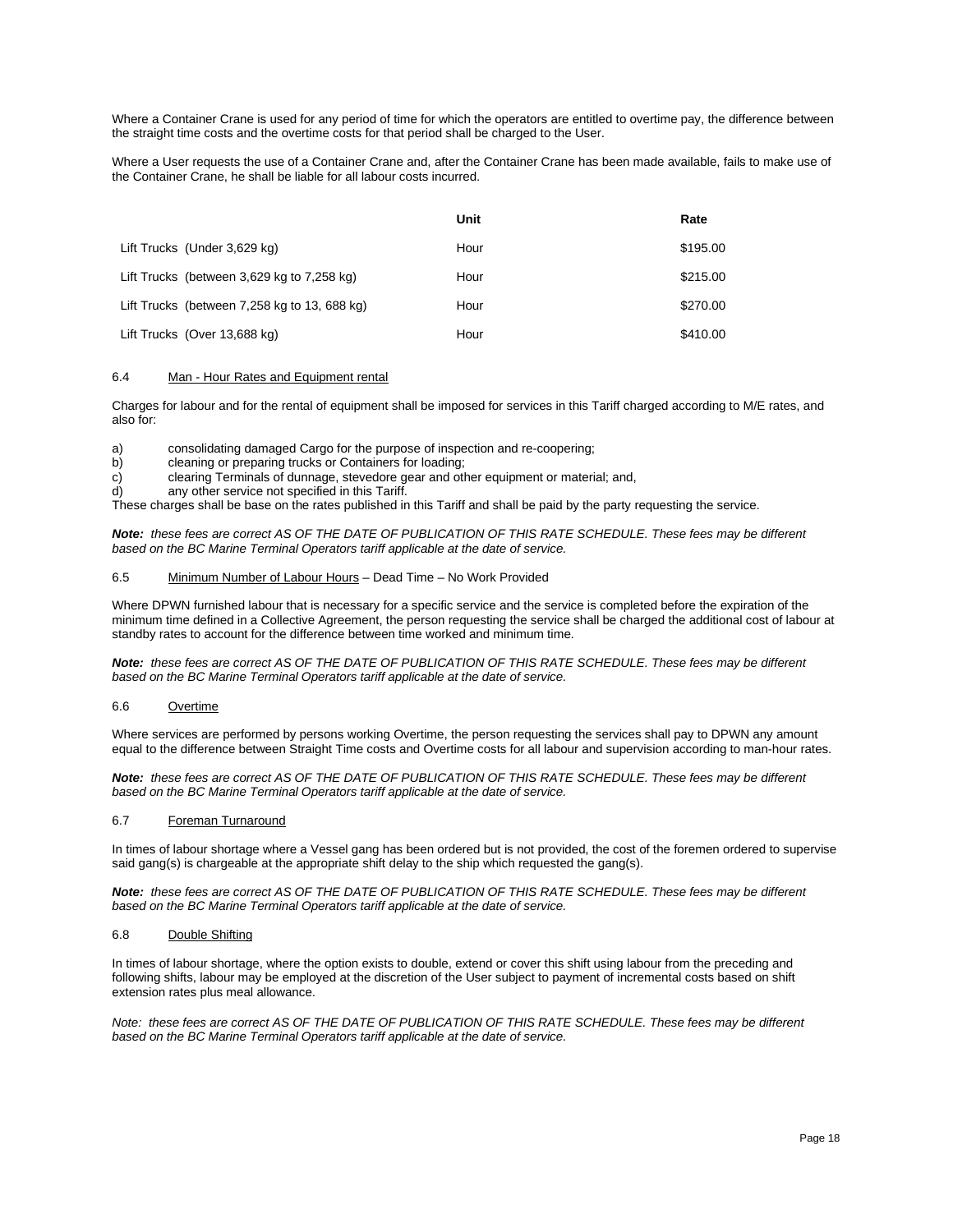# <span id="page-18-0"></span>**7. LIMITATION AND EXCLUSION OF LIABILITY**

# 7.1 Limitation and Exclusion of Liability

The following are general terms and conditions of this Tariff that apply to the provision of all Terminal Services referred to in this Tariff or the Authority Fee Document, and of provision of facilities by the Authority. For the avoidance of doubt, unless there is a superseding written agreement with DPWN, the terms and conditions of this Section 7 (Limitation and Exclusion of Liability) shall apply to all Users that are receiving Terminal Services and shall apply to all Users.

#### 7.2 Injury to Persons (Including Death) – Limitation of Liability

DPWN shall not be liable for the death of or personal injury to any persons, including but not limited to passengers and crew of a Vessel, occurring in or about the Terminal, unless such personal injury or death occurs directly and solely as a result of the proven negligence or willful misconduct of DPWN and unless the person sustaining such personal injury or death is not a worker within the meaning of Section of the *Worker's Compensation Act*, R.S.B.C. 1996, c. 492 of British Columbia who sustained such personal injury or death in the course of his employment.

#### 7.3 Basis of Liability

Other than in cases involving property damage, personal injury or death, the total liability of DPWN to a User (if any) for the failure to properly perform any of the Terminal Services is limited to refunding the amount paid by the User for such services and is subject to the liability ceiling amount referred to in Section 7.13 (Liability Ceiling Amount).

#### 7.4 Delay – Exclusion of Liability

DPWN shall not be liable for any costs, expenses, damages or losses caused directly or indirectly by delay in loading, unloading, receiving, delivering or handling of any Cargo arising from any cause whatsoever, including but not limited to negligence, error, act, omission or willful misconduct of DPWN.

## 7.5 Mixed Cargo – Limitation of Liability

DPWN will not acknowledge the receipt of or have any responsibility or liability whatsoever for any Cargo that is unloaded from a Vessel in such a manner that they are likely to be mixed with Cargo covered by more than one Bill of Lading or Waybill, unless an employee or agent of DPWN is given sufficient time and opportunity to sort, count and inspect the Cargo, and DPWN has been paid by the User to sort, count and inspect the Cargo.

The record of sort, count or damage compiled by DPWN shall in the event of any claims being made against DPWN for loss, damage or expense be deemed to be an accurate record of sort, count or damage of the Cargo upon receipt from the Vessel.

#### 7.6 Damage – Exclusion of Liability

DPWN shall not be liable for any loss or destruction of or damage to Cargo, Containers, chassis or any other property whatsoever unless in each and every case:

- a) the loss, destruction or damage occurred directly and solely as a result of the proven negligence or willful misconduct of an officer or employee of DPWN while acting within the scope of his duties or employment; and
- b) within: i) thirty days after the Cargo, Containers, chassis or property were removed or should have been removed from Terminal, notice of the loss, destruction or damage and the general nature thereof is given in writing to DPWN; and,
	- ii) six months following the incident alleged to have caused the loss, destruction or damage, a detailed and final claim is given in writing to DPWN; and
- c) legal proceedings to enforce a claim for such loss, destruction or damage are brought against DPWN within one year following the incident alleged to have caused the loss, destruction or damage.

#### 7.7 Damage – Amount of Liability Limited

DPWN shall not be liable in any event for any loss or destruction of or damage to Cargo, Containers, chassis or any other property whatsoever in any amount exceeding:

a) In the case of Cargo:

i) the landed cost of the Cargo, including invoiced cost as paid to the supplier, plus freight, insurance and any duty paid and not refundable, minus any salvage market value; or,

ii) five hundred dollars (\$500.00) per package or per customary freight unit,

whichever is less, unless the nature and value of the Cargo is declared in writing to DPWN at or before the time the Cargo is received on the Terminal, in which case the liability of DPWN shall be limited to the landed cost of the Cargo described in clause a) i) above. For the purpose of clause a) ii) hereof, where Cargo is received or handled by DPWN within a Container, trailer or boxcar, the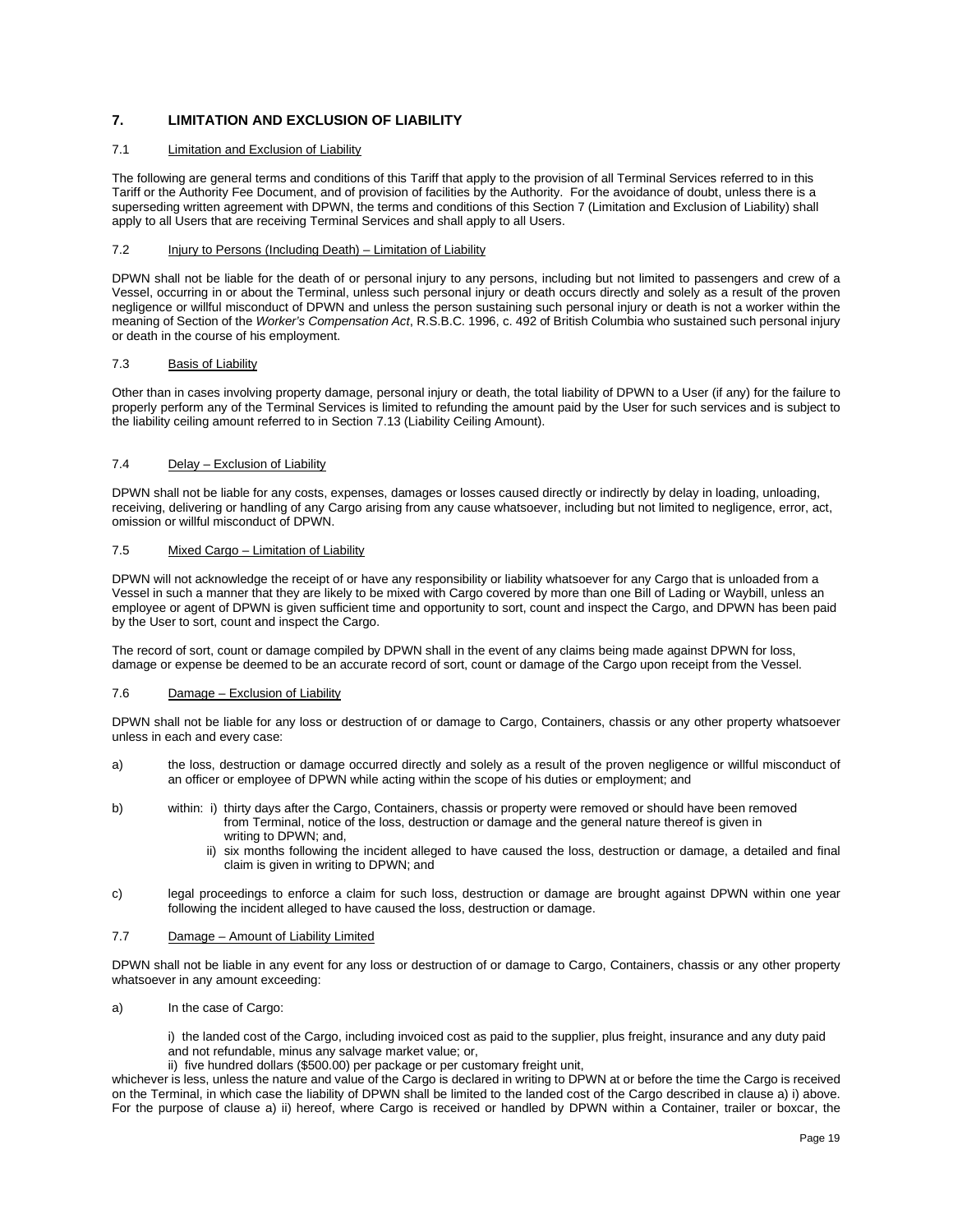Container, trailer or boxcar and not the number of articles therein shall for the purpose of clause a) ii) be deemed to be a package or customary freight unit.

- b) In the case of Containers, chassis or other property,
	- i) the replacement value of the Container, chassis or other property, minus any salvage market value; or,
	- ii) five hundred dollars (\$500) per package or unit,

whichever is less. For the purpose of clause b) ii) hereof, a Container and a chassis shall be for the purpose of clause b) ii) be deemed to be a package or unit.

# 7.8 Exclusion of Liability for Indirect or Consequential Damage or Loss

Notwithstanding any other provisions of this Tariff, DPWN shall not be liable for any economic loss or loss of profit or bargain or for any indirect or consequential damages or loss whatsoever, whether or not caused by or arising from negligence or willful misconduct of DPWN.

#### 7.9 Vessels and Floating Assets at Vessel Owner's Risk

Every Vessel, float, derrick, pile driver or section of logs or part thereof that is moored or berthed at or adjacent to the Terminal or in the process of arriving or departing there from shall be at the sole risk of the Vessel Owner and/or User. DPWN makes no representations or warranty as to the safety, fitness or suitability of any dock at the Terminal or the Terminal for any Vessel.

# 7.10 Exclusions, Exemptions and Limitations in Bills of Lading, Waybills and Passenger Tickets Applicable

DPWN, its officers and employees shall in addition to the rights, immunities, exceptions, exemptions, restrictions and limitation of liability set out herein, be entitled to the same rights, immunities, exceptions, exemptions, restrictions and limitation of liability provisions of all contracts of carriage as are set out in the Vessel Owner's favour in any Bill of Lading, Waybill or similar document relating to the Cargo in question and, in the case of a Vessel carrying passengers, any passenger tickets or contracts between the Vessel Owner and such passenger.

The Vessel Owner will include DPWN or arrange to have it included as an express beneficiary, to the extent of the services to be performed hereunder, of all rights, immunities, exceptions, exemptions, restrictions and limitation of liability provisions of all contracts of carriage, as evidenced by its standard Bills of Lading, Waybills and / or passenger tickets, as issued by the Vessel Owner, and in the case of ad valorem Cargo, the Vessel Owner agrees to hold DPWN harmless from and indemnify it against any resultant increase in liability.

In the event the Vessel Owner is not the carrier of the Cargo to be handled by DPWN, the Vessel Owner expressly agrees that all rights, immunities, exceptions, exemptions, restrictions and liability limitations contained in the involved carrier's applicable Bill of Lading, Waybill or similar document relating to the Cargo shall enure to the benefit of DPWN. The Vessel Owner agrees that in no event shall DPWN have any liability in excess of that of the carrier respecting loss or damage of Cargo and agrees to indemnify and hold harmless the Authority, DPWN, and any of their agents, servants or employees (and any other person, firm or corporation engaged by the Authority and DPWN to furnish labour, materials or equipment relating to the receipt or handling of Cargo or Vessels at the Terminal) from and against all losses, claims, demands and suits for damages (including court expenses and counsel fees), for death or personal injury or property damage that may be imposed upon the Authority and DPWN or any of its agents, servants, employees or contractors by any Vessel Owner carrier, User or a Cargo Owner (or their agents or employees) as a consequence of Terminal Services.

#### 7.11 No Right of Deduction or Set-Off

Notwithstanding any liability or alleged liability of DPWN or the Authority under this Tariff or otherwise, Users and any other persons responsible for charges under this Tariff, shall not be entitled by reason of any such liability or alleged liability to any deduction from, reduction of, set-off against or waiver of any charges payable under this Tariff or under the Authority Fee Document, all of which shall be paid in full as and when due.

#### 7.12 Exclusions, Exemptions and Limitations are Cumulative

The exclusions, exemptions and limitations of liability set forth herein either expressly or by reference are cumulative and are in addition to and not in substitution for or in limitation of any other clauses excluding, exempting or limiting liability as set forth in this Tariff or any other exclusions, exemptions or limitations of liability upon which DPWN may rely at law or in equity.

# 7.13 Liability Ceiling Amount

The maximum aggregate liability, if any, of DPWN arising out of a single incident or series of incidents arising from a common cause shall not exceed the amount of \$750,000. In the case of loss or damage to a Vessel and / or her equipment, the maximum liability of DPWN is \$500,000 and in the case of loss or damage to Cargo, the maximum liability of DPWN is \$250,000.

7.14 Authority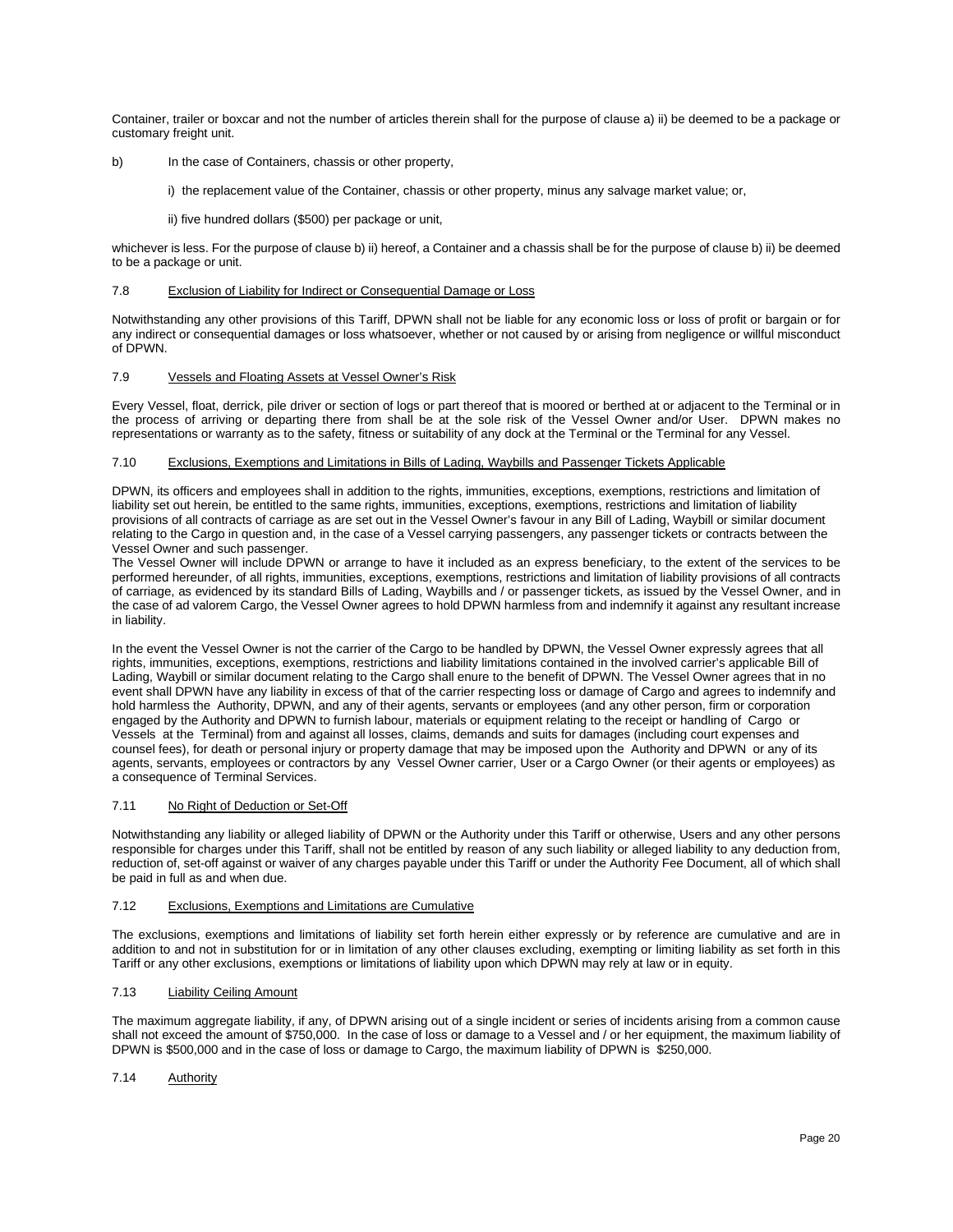In addition to and not in substitution for or in limitation of the exceptions, exemptions, immunities and limitation of liability provisions set out in the Authority Fee Document, the Authority and its employees shall be also entitled to the same exceptions, exemptions, restrictions and limitation of liability provisions set out in this Tariff as are applicable to DPWN.

### 7.15 Weather Damage

The Authority and DPWN shall not be responsible for damage to Cargo, chassis or any other property whatsoever caused by the weather while in outside storage or in transit or on Terminal.

# 7.16 Container Crane

- 7.16.1 DPWN makes no representations or warranties whatsoever as to the condition or fitness of a Container Crane or the competence of a Container Crane operators or any personnel whomsoever involved directly or indirectly in the preparation, position, movement, use, operation or shut-down of any Container Crane.
- 7.16.2 DPWN shall have no liability whatsoever for any loss, damage or expense, whether involving economic loss, physical loss or damage, or personal injuries or death, arising from or in any way related to the preparation and / or positioning of a Container Crane prior to or during operations, as well as the use or operation of a Container Crane during the period of hire or the shut-down time of a Container Crane following the end of operations. The Vessel Owner, Cargo Owner and/or User shall indemnify, defend and hold harmless DPWN from all claims, demands, causes of action or liability, whether in contract, tort or otherwise, arising from or in any way related to the preparation and / or positioning of a Container Crane prior to the beginning of the period of operations, including but not limited to claims for economic loss, physical loss or damage, or personal injuries or death, together with all expenses and costs of any nature or kind whatsoever arising therefrom.
- 7.16.3 The Vessel Owner, Cargo Owner and/or User shall indemnify, defend and hold harmless DPWN from any and all loss, damage and expense incurred by DPWN arising from or in any way related to the preparation and / or positioning of a Container Crane prior to the beginning of the period of operations, the use or operation of a Container Crane during operations or the shut-down time of a Container Crane following the end of operations, which loss, damage and expense shall include but shall not be limited to all physical damage to property of DPWN or for which DPWN is responsible, physical damage to a Container Crane, damage to the Authority's property and all economic loss to DPWN including but not limited to loss of revenue and loss of business. The liability of the Vessel Owner, Cargo Owner and/or User under this Section 7.16.3 and under Section 7.16.2 shall be joint and several.
- 7.16.4 The provisions of Sections 7.16.1, 7.16.2 and 7.16.3 of this Tariff shall apply whether or not any damage, loss, expense or claims arise directly or indirectly as a result of the act or omission of DPWN, its officers, employees, servants or agents or any other person whomsoever for whose conduct or actions DPWN might otherwise be legally responsible, even if such act or omission constitutes negligence or willful misconduct. The provisions of Sections 7.16.1, 7.16.2, 7.16.3 and 7.16.4 shall apply notwithstanding any other term or condition of this Tariff, unless any such provision conflicts directly with the terms or conditions of the Authority Fee Document, in which case the Authority Fee Document shall apply but only to the extent of any such conflict.

# <span id="page-20-0"></span>**8. CHARGES GENERALLY**

#### 8.1 Charges Generally

Charges under this Tariff generally are:

- a) based on performing the work during Straight Time operations;<br>b) in addition to charges prescribed by any other tariff, notice or by
- in addition to charges prescribed by any other tariff, notice or by law, or that may be owing to the Authority or DPWN;
- c) due and payable as soon as they are incurred, or upon completion of such service or use. DPWN reserves the right to require payment of charges in advance, as follows:
	- by the Vessel, its owners or agents before Vessel commences its loading or discharging operation;
	- by the Cargo Owner before Cargo leaves the custody of DPWN; or,
	- right is reserved by DPWN to require payment of all charges on perishable Cargo or of doubtful value and household goods; and
- d) payable to DPWN at the address shown on the invoice.
- 8.2 Taxes

All amounts payable to DPWN pursuant to this Tariff do not include any value-added, sale, use, consumption, multi-staged, ad valorem, personal property, customs, excise, stamp, transfer, or similar taxes, duties, or charges, (collectively "**Sales Tax**") and all Sales Taxes are the responsibility and for the account of the person(s) by whom the charges pursuant to this Tariff are payable. If DPWN is required by law or by administration thereof to collect any applicable Sales Taxes from a person responsible for payment of charges pursuant to this Tariff, such person shall pay such Sales Taxes to DPWN concurrently with the payment of any charges payable pursuant to this Tariff, unless such person qualifies for an exemption from any such applicable Sales Taxes, in which case such person shall, in lieu of payment of such applicable Sales Taxes to DPWN, deliver to DPWN such certificates, elections, or other documentation required by law or the administration thereof to substantiate and effect the exemption claimed.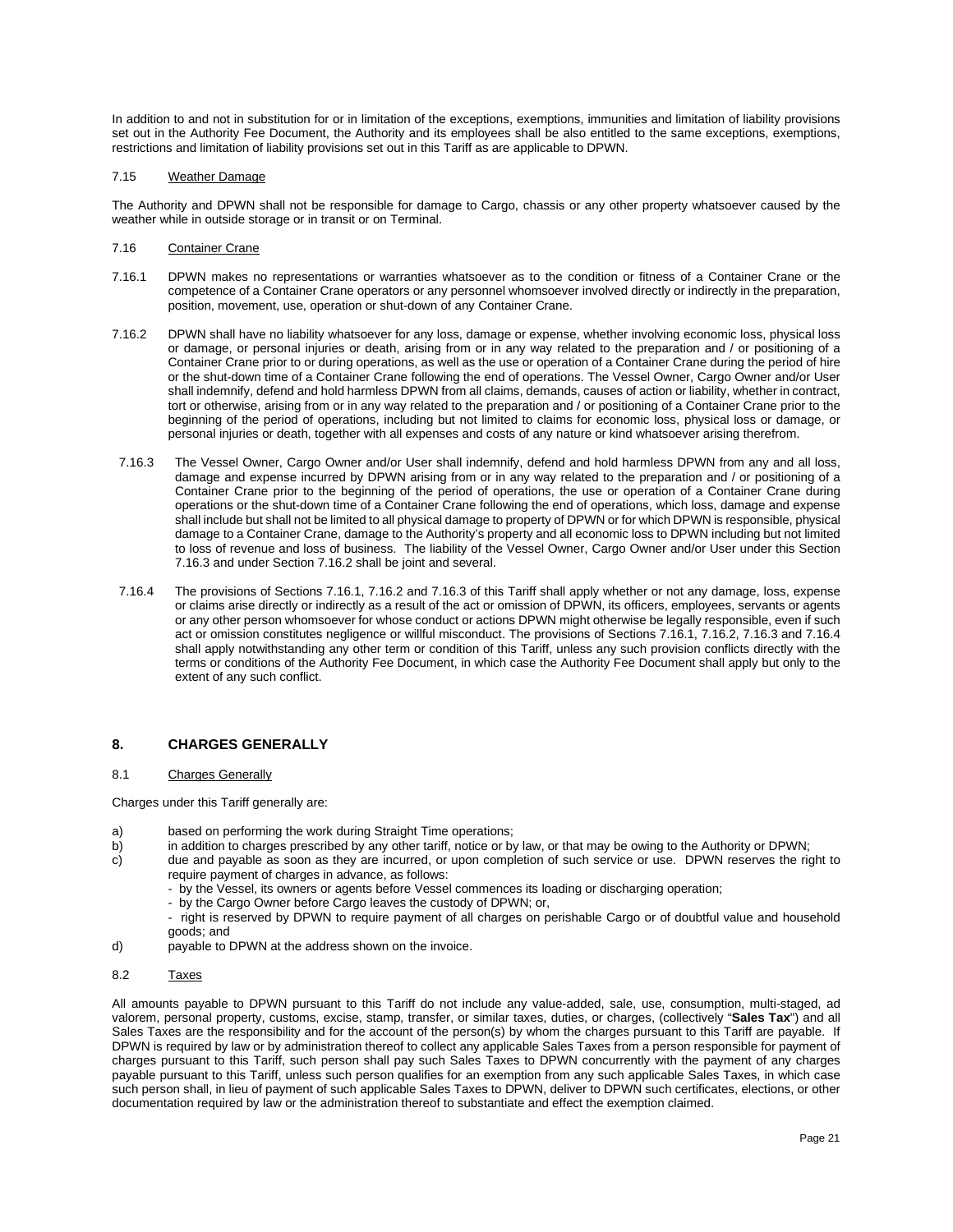Any exemption claimed from Sales Taxes extended by DPWN to any person is without prejudice to the position of DPWN, which is entitled to charge such person by whom the exemption has been claimed with Sales Taxes at any subsequent date should the taxing authorities determine that the Cargo and services provided pursuant to this Tariff are taxable.

# 8.3 Payment of Charges

All charges herein, when not paid or absorbed by the Vessel Owner, are for the account of the User. On Import and Export traffic moving in connection with Vessel Owners, provisions for complete or partial payment or absorption of terminal charges are contained in Vessel Owner's tariff. Cargo Owners are urged to consult with the Vessel Owner's tariff for accurate determination of applicable terminal charges if any, for the account of Cargo.

Where credit approval is granted by DPWN, the charges prescribed by this Tariff are payable within seven (7) days from the date due and, where any charge is not paid within that time, an additional charge of one and one-half percent (1.5%) of any such charge shall be imposed for each thirty (30) day period or portion thereof during which it remains unpaid, which additional charge is equivalent to eighteen percent (18%) per annum. A failure to pay for more than ninety (90) days may cause a lien to be placed on the Cargo handled and the responsible party may be denied further use of the Terminal until all outstanding charges have been paid.

# 8.4 Calculation of Charges

Where a charge, excepting Demurrage, imposed in respect of any Cargo is based on either weight or measurement, it shall be calculated on the weight or measurement of the Cargo, whichever is greater.

No invoice shall be issued where the amount of the charges incurred is less than \$2.00 (two dollars).

#### 8.5 Minimum Billing Charge

All invoices issued by DPWN for any service, or combination of services, as provided in this Tariff shall be subject to a minimum billing charge of \$20.00 per invoice.

#### 8.6 Reduction of Charges

No reduction of charges provided in this Tariff shall operate to reduce the amount payable for any service below minimum charge for that service set out in this Tariff.

# 8.7 Materials Supplied

Charges for any material furnished in connection with any services performed by DPWN shall be based on the actual cost of the material plus fifteen percent.

#### 8.8 Verification of Weights and Measurements

Shipping weights and measurements shown on Bills of Lading, Waybills or other shipping documents are subject to checking by DPWN and the actual scale weight or measurement of the Shipment as determined by DPWN will govern rating and billing.

### 8.9 Rates Subject to Change

The rates set out in this Tariff, revisions or supplements thereto, are based upon ordinary traffic and labour conditions. If and when these conditions change because of demands of labour for increased wages, strikes, congestions or other causes not reasonably within the control of DPWN, resulting in an increased cost of service, the rates are subject to change without notice or the charge for the services may be assessed on the basis of man-hour and equipment.

#### 8.10 Charter Party Agreements, Sales Contract, etc.

The existence of any agreement in connection with a charter party, sales contract, or otherwise, which purports to relieve a Vessel, the Vessel Owner, the Vessels' agent or operator, of any charge properly assessable against same, shall not relieve said Vessel, the Vessel Owner, the Vessels' agent or operator from liability for the payment of such charge under this Tariff.

# <span id="page-21-0"></span>**9. COLLECTION OF OCEAN CHARGES**

If requested and at DPWN's option, DPWN may collect such charges on inward Cargo on behalf of the Vessel Owner or the agents, owners or operators of Vessels in accordance with the following:

- a) Any charges to be collected for the Vessel's account must appear on the original and copies of bills of lading and manifest. DPWN is not obligated to calculate any charges on behalf of the Vessel. Expense bills will read "ocean charges collect \$ \_\_\_\_\_" expressed in Canadian currency. The currency conversion to Canadian funds will be calculated at the currency exchange rate as established by the Vessel.
- b) The collect ocean charges may be paid by the consignee or his agent in either U.S. funds as per the Bill of Lading or in Canadian funds at the Vessel exchange rate. If payment is received in U.S. funds, DPWN reserves the right to make payment to the Ocean Carrier in U.S. funds.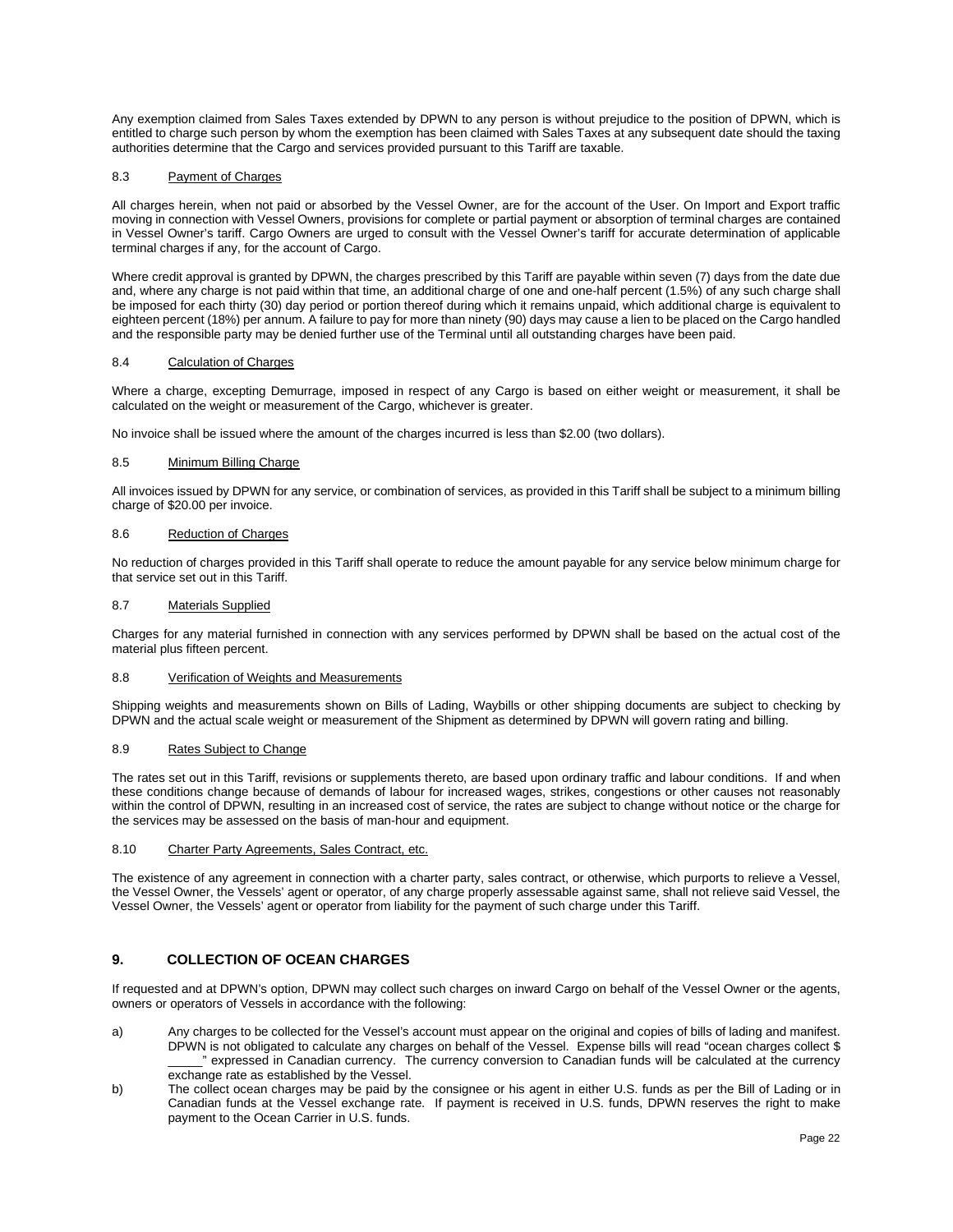- c) Inbound manifest must be lodged with DPWN three working days prior to the Vessel's arrival to enable DPWN to prepare expense bills in time for discharge.
- d) Additional costs incurred in preparing expense bills for manifests received after the period of three days, or for re-billing of Inward Shipments on instruction from the Ocean Carrier will be for the account of the Ocean Carrier.
- e) DPWN will not accept any corrections or adjustments to collect ocean charges after the surrender of the original bill of lading, release of Cargo by the Ocean Carrier, or payment of ocean charges by the consignee or his agent. Such corrections and adjustments will be the responsibility of the Ocean Carrier to collect directly from the consignee or his agent.

# <span id="page-22-0"></span>**10. VESSEL RESPONSIBILITIES**

#### 10.1 Vessel Security

The Vessel Owner shall ensure that the Vessel complies in all respects with the requirements of the *Marine Transportation Security Act,* S.C. 1994, c. 40 (the "**MTS Act**") and the *Marine Transportation Security Regulations,* SOR/2004-144 (the "MTS Regulations") made pursuant to the MTS Act and warrants that the operator of a Vessel as defined in the MTS Regulations will comply with all requirements of the MTS Act and the MTS Regulations and any amendments thereto.

#### 10.2 Vessel Liability

The Vessel Owner shall indemnify, defend and save harmless DPWN, and the Authority from all costs, expenses, damages or losses whatsoever which they may incur, including but not limited to consequential and economic loss, caused directly or indirectly by:

- a) the failure of the Vessel or the operator of a Vessel to comply with the requirements of the MTS Act, the MTS Regulations and any amendments thereto as referred to in Section 10.1 (Vessel Security) of this Tariff.
- b) the Vessel making contact with a dock at the Terminal, a Container Crane located at the Terminal or other property or equipment located at the Terminal;
- c) the negligence of the Vessel Owner, its servants or agents; and
- d) the inherent nature of the Cargo as presented to the Terminal for handling and storage, whether designated as Hazardous Cargo or not.

In the event any of the above mentioned events occurs, DPWN reserves the right to repair, or otherwise cause to be repaired, any and all such damage at the expense of such Vessel Owner. Where a Vessel has approved a stowage plan and stability calculations prepared by DPWN, that Vessel shall be solely responsible for the stowage of Containerized Cargo on board the Vessel and for the stability of the Vessel. Without limiting the generality of the forgoing, DPWN shall not be liable for any costs, expenses, damages or losses caused directly or indirectly by DPWN having prepared a stowage plan and/or stability calculations, including, but not limited to, negligence, error, act, omission or willful misconduct of DPWN.

#### 10.3 Representation as to ownership of a Vessel

Any User that is not the actual or registered owner of the Vessel berthed or being provided Terminal Services at the Terminal, by requesting the Terminal Services, represents and warrants that they are doing so on their own behalf and on behalf of the actual or registered owner of the Vessel.

# <span id="page-22-1"></span>**11. CARGO**

#### 11.1 Cargo Received or Delivered

Cargo is received for Shipment when the terms of the dock receipt or other document approved or issued by DPWN have been accomplished. Cargo is delivered when the terms of the delivery order or other document approved by DPWN have been accomplished. Cargo received at the Terminal that is waiting for a Vessel or an Inland Carrier to arrive is in transit until other specific arrangements for its care and custody are made by the Cargo Owner, Vessel and/or Inland Carrier with DPWN. Notwithstanding terms of sale and other considerations or agreements, Cargo in transit in or on the Terminal is under control of the Vessel involved and subject to the terms and conditions of its Bill of Lading, Waybill or contract of affreightment issued until loaded on board, released by accomplishment of delivery or released to and accepted by DPWN for other custody.

In the event of any claim made against DPWN for damage to, loss or destruction of Cargo, DPWN will, notwithstanding the provisions of this Section 11 (Cargo), have the benefit of any provisions of this Tariff by which the liability of DPWN is excluded or limited.

#### 11.2 Redelivery and Transshipment Cargo

The charge or charges on Cargo received at the Terminal for delivery to a Vessel which, due to conditions unforeseen at the time of receipt, must be redelivered to a land carrier, or similarly, Containerized Cargo received at the Terminal, or Non-Containerized Cargo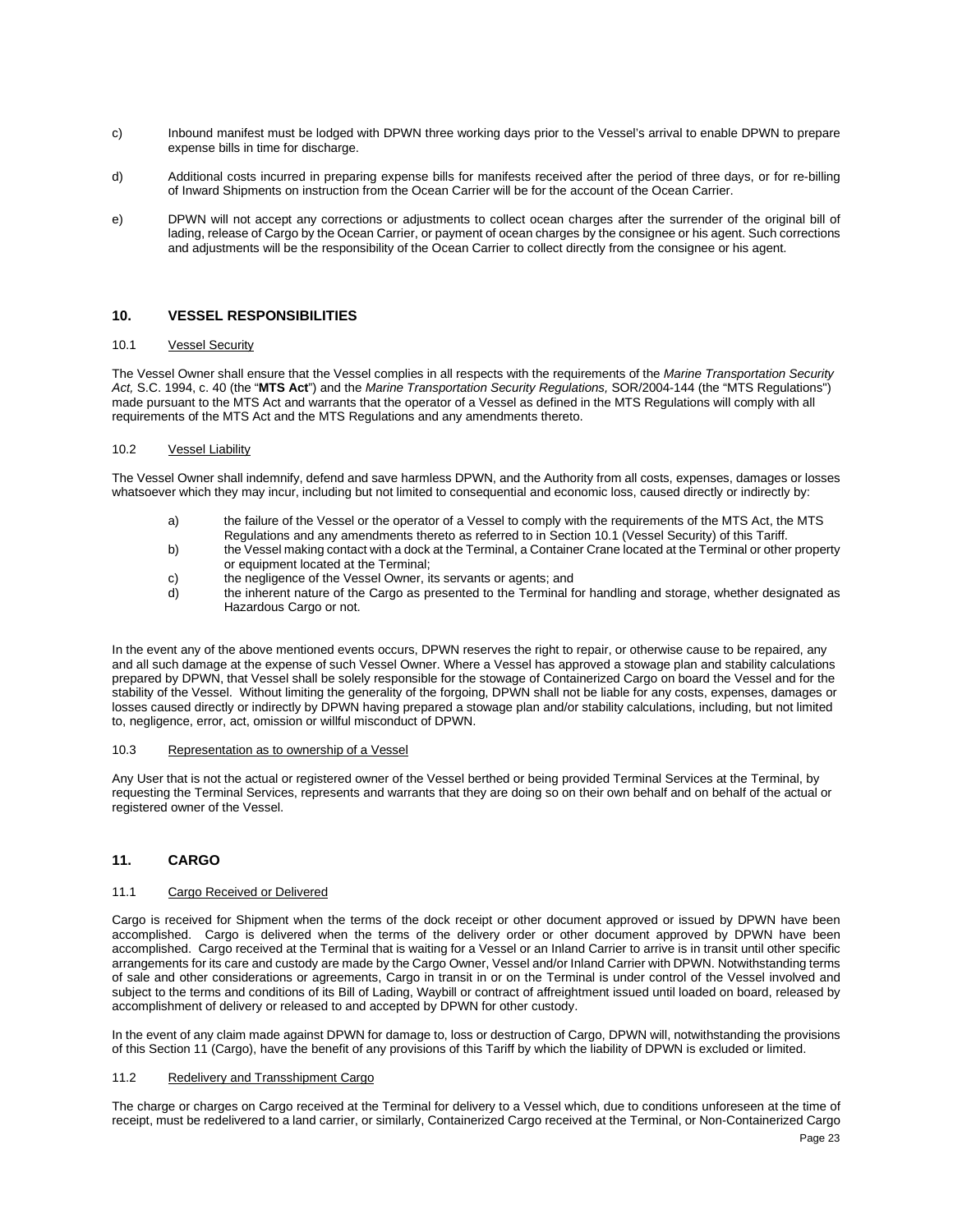which is stuffed into Containers at the Terminal and which is subsequently diverted for Transshipment by the Vessel Owners in lieu of a direct call of a Vessel, shall be the same as that applicable to Cargo loaded to a Vessel making a direct call.

For Cargo which is Transshipped, all charges will be charged in accordance with the rates and charges as defined in this Tariff for Import and Export Cargo respectively which is charged once only.

# 11.3 Compulsory Removal of Cargo

The Authority or DPWN may, by written notice to the Cargo Owner, require the removal of a Cargo Owner's Cargo (a) that, in DPWN's sole discretion, it deems likely to damage human health, other Cargo or other property; or (b) that is on Terminal after the expiration of any Free Time. Such removal shall be, on a joint and several basis, at the expense of the Cargo Owner and the Vessel Owner that carried the Cargo in the case of an Import Shipment, or the Vessel Owner that was scheduled to carry the Cargo in the case of an Export Shipment. Upon the receipt of such notice, the Cargo Owner or said Vessel Owner shall remove the Cargo immediately. This provision does not apply to Cargo on the Terminal that is under lease to any person or allotted to any person by the Authority.

DPWN may, at the risk and expense of the Cargo Owner or the said Vessel Owner, remove, store, relocate or dispose of any Cargo that is left on Terminal for more than seven (7) days after the expiration of any Free Time, or at any time after the Cargo becomes Abandoned Cargo. DPWN shall not be responsible for any loss or damage of whatsoever nature and howsoever caused, even if caused by an act, omission or the negligence of DPWN, in respect of the removal, storing, relocating or disposing of Cargo under this Section 11.3.

Where, in the opinion of DPWN, any Cargo is not packed in such a manner that it will withstand handling while in transit; DPWN may without responsibility for Demurrage, loss or damage attaching:

- a) refuse to permit the Cargo to be shipped; or,
- b) have the Cargo repacked at the expense of the Cargo Owner.

DPWN may, at the risk and expense of the Cargo Owner, reject or remove from Terminal any Cargo that, in the opinion of DPWN, is likely to contaminate or endanger other Cargo.

DPWN reserves the right to withhold delivery of Cargo until all accrued terminal charges and / or advance charges against the Cargo have been paid in full.

#### 11.4 Goods Requiring Refrigeration

Where refrigerated Cargo is to be loaded on or unloaded from a Vessel, the Vessel Owner shall:

a) arrange for the consignee of the refrigerated Cargo to take immediate delivery when they are unloaded; or,<br>b) arrange for delivery of the refrigerated Cargo for outward movement at a proper time in order to permit th

b) arrange for delivery of the refrigerated Cargo for outward movement at a proper time in order to permit the handling and loading of them on the vessel without delay, whichever is appropriate.

Except in respect of the services described above, DPWN will not be responsible for the cost of special handling of Cargo that require refrigeration or from additional services, Overtime or deterioration in respect of such Cargo.

#### 11.5 Documentation

The cost of supplying clerks, labour, material and equipment for the checking and sorting of Cargo that has not been delivered by the Vessel Owner according to Bills of Lading or Waybills at the time they were unloaded from the Vessel may be charged to the Vessel Owner or the Cargo Owner at DPWN's discretion.

Complete documentation of the Cargo shall be provided by the Vessel Owner to DPWN three full working days before Cargo is unloaded or loaded.

Where documentation of the Cargo is not provided by the Vessel Owner to DPWN within three full working days, as a result of which DPWN incurs additional expenses in the calculation of charges or the preparation of Containerized Cargo load plans on behalf of the Vessel Owner, such costs shall be paid by the Vessel Owner.

#### 11.6 Demurrage – Railcars or Vessels

DPWN is not responsible or liable for any Demurrage howsoever caused, even if caused by an act omission or the negligence of DPWN while furnishing the service of ordering, billing out and of loading or unloading Cargo to and from Vessels or railcars.

# 11.7 Owner's Risk

Cargo which, because of its inherent nature, is subject to deterioration, shrinkage, oxidization, wastage, decay, including without limitation, glass, liquids, and fragile articles will be accepted only at Cargo Owner's risk for rust, tarnish, discoloration, breakage, leakage, chafing, and similar loss or damage that may occur despite accepted practices for the care of Cargo.

#### 11.8 Lien and Power of Sale

As security for the payment of any amounts due under this Tariff, DPWN shall have a general lien over all Cargo, Containers, Bills of Lading, Waybills, permits or other documentation in its possession. Such lien shall not be affected by any temporary or partial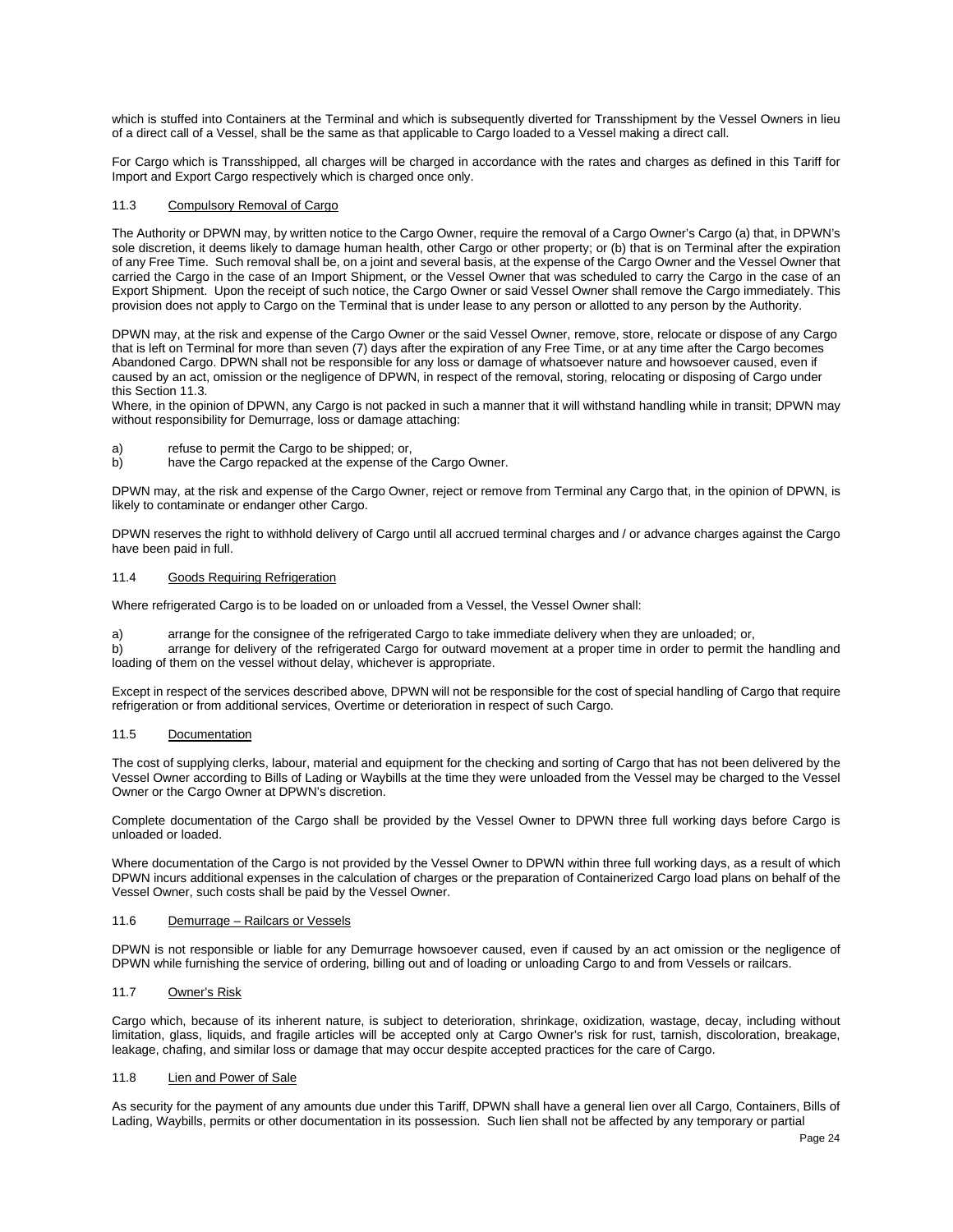extinction of any indebtedness due to DPWN. The lien shall extend to cover the cost of recovering sums due, including any legal or other fees as incurred, and DPWN shall have the right to sell Cargo that is subject of a lien by public auction or private sale without notice to the Cargo Owner or Vessel Owner. DPWN shall not be responsible for any loss or damage of whatsoever nature and howsoever caused, even if caused by an act, omission or the negligence of DPWN in the enforcement by DPWN of such lien or power of sale.

# 11.9 Representation and Indemnity of Cargo Owner

Shipping weights and measurements, including the VGM, shown on shipping documents are provided by or on behalf of the Cargo Owner, except to the extent of any VGM service provided in accordance with Section 4.30. The Cargo Owner represents and warrants the accuracy of the weights and measurements, including the VGM, so provided and agrees to defend, indemnify and hold harmless DPWN should the weights, measurements or VGM be inaccurate.

The Cargo Owner represents and warrants that the Cargo, whether designated as Hazardous Cargo or not, is safe for handling or storage by DPWN and is not dangerous or otherwise likely to cause loss, damage or injury (including personal injury) to DPWN, the Terminal, or any Vessel or other property, including other Cargo, at the Terminal and agrees to defend, indemnify and hold harmless DPWN should the Cargo be unsafe, dangerous or otherwise causes (directly or indirectly) loss, damage or injury (including personal injury) to DPWN, the Terminal, or any Vessel or other property, including other Cargo, at the Terminal.

Unless express written notice is provided to DPWN at least 48 hours prior to the arrival of any OOG Container at the Terminal, along with details of the actual dimensions of the OOG Container, the Cargo Owner represents and warrants that the Container is not OOG, and is safe for handling or storage by DPWN and agrees to defend, indemnify and hold harmless DPWN should the Container be OOG or otherwise causes (directly or indirectly) loss, damage or injury (including personal injury) to DPWN, the Terminal, or any Vessel or other property, including other Cargo, at the Terminal.

#### 11.10 Force Majeure

DPWN shall not be responsible or be held liable in damages if any obligation DPWN may have to a User cannot be performed, in whole or in part, due to Force Majeure including but not limited to labour disputes, disturbances, riots, civil commotion, war or the consequences of war (declared or undeclared), terrorism or the consequences of terrorism, insurrections, requisitions, or the threat of requisition, priorities or any other action, direction, regulation or order of any competent authority or agency, acts of God, perils of the sea and of other waters, dangers of navigation, ice, public enemies, storms, fire, floods, or any other matter or thing beyond the direct control of the Company.

#### 11.11 Waiver

No failure or delay by DPWN in enforcing any right or exercising any remedy will be deemed a waiver by DPWN of any such right or remedy.

# <span id="page-24-0"></span>**12. DISPUTE RESOLUTION AND GENERAL TIME LIMIT**

#### 12.1 Mandatory Mediation and Arbitration of Disputes

#### a) Claim by a User, Cargo Owner or Vessel Owner

Any dispute or claim arising out of or in connection with this Tariff by a User, Cargo Owner or Vessel Owner against DPWN shall first be referred to mediation at Vancouver, British Columbia under the mediation rules of the Vancouver Maritime Arbitrators Association ("VMAA"). The mediation shall be before a sole mediator as agreed between the parties but in the event agreement cannot be reached in accordance with the mediation rules, then the mediator shall be selected by the President of the VMAA in a manner he deems fit.

If the mediation is concluded without settlement of the dispute or claim by a User, Cargo Owner or Vessel Owner against DPWN, the said dispute or claim shall be referred to arbitration at Vancouver under the arbitration rules of the VMAA. For a dispute or claim that does not exceed in value US\$100,000 the arbitration shall proceed, unless agreed otherwise by the parties, before a sole arbitrator in accordance with the VMAA rules. For a dispute or claim that exceeds in value US\$100,000 the arbitration shall proceed, unless agreed otherwise by the parties, before an arbitration tribunal comprised of three arbitrators appointed in accordance with the VMAA rules.

The decision of the sole arbitrator or the arbitration tribunal shall be final and binding on the parties and may be made, on application, an order or judgment of the Court for enforcement purposes.

# a) Claim by DPWN

Any dispute or claim arising out of or in connection with this Tariff by DPWN against a User, Cargo Owner or Vessel Owner may be referred to arbitration at Vancouver under the rules of the VMAA or may be brought in a court of competent jurisdiction, whether in Canada or elsewhere, at the sole discretion of DPWN. In the event DPWN elects to proceed by arbitration, the decision of the sole arbitrator or the arbitration tribunal shall be final and binding on the parties and may be made, on application, an order or judgment of the Court for enforcement purposes.

# 12.2 General Time Limit